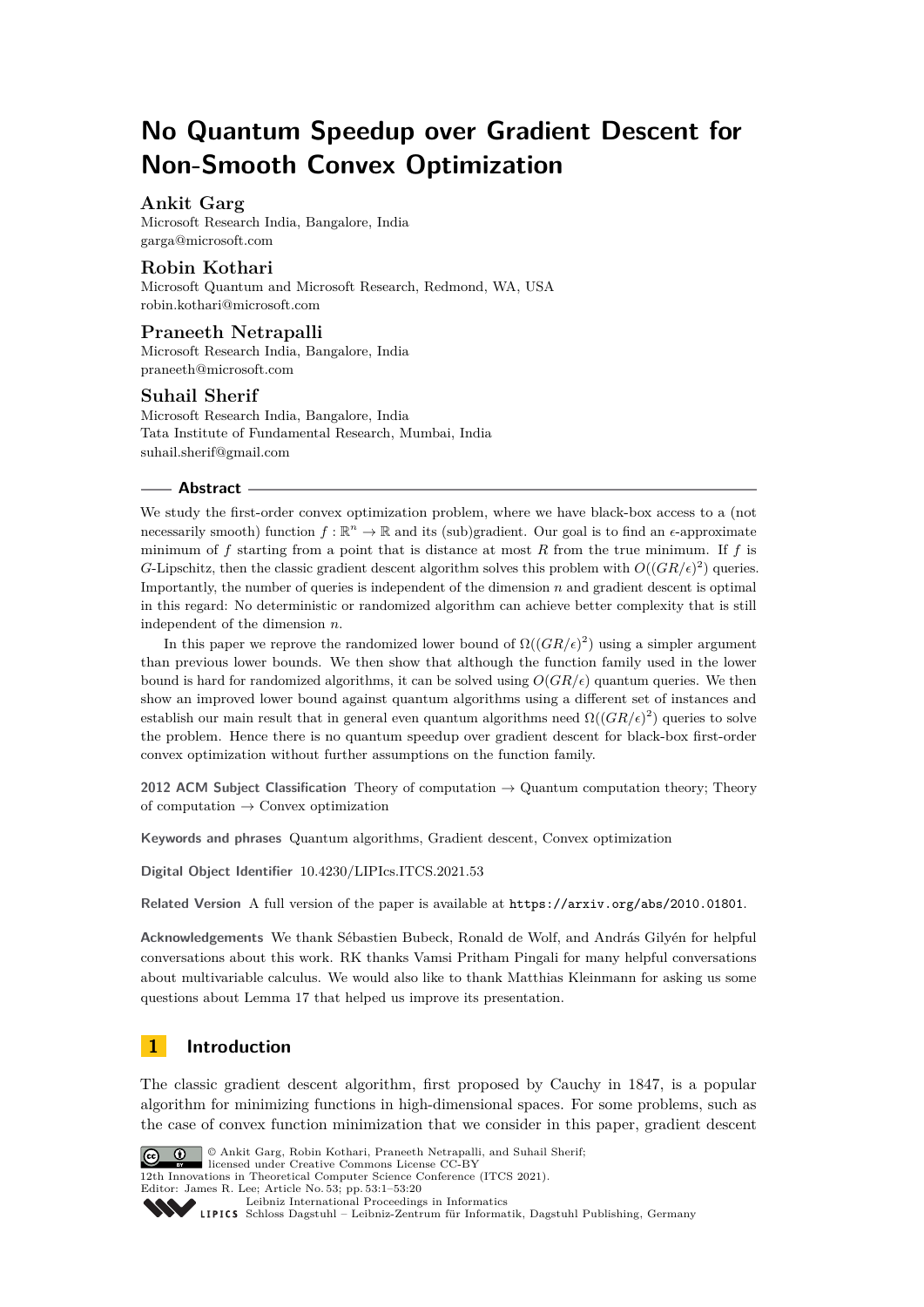#### **53:2 No Quantum Speedup over Gradient Descent for Non-Smooth Convex Optimization**

provably converges to the function's global minimum. For other problems, such as finding good parameters of a deep neural network, gradient descent does not necessarily converge to a global minimum, and yet it has remarkable performance in practice.

Given the algorithm's popularity, it is interesting to ask if gradient descent can be sped up on a quantum computer. However, it's not obvious how to formalize this question since it's not clear what it means for a quantum algorithm to speed up a given classical algorithm. For example, the best known classical algorithm for integer factorization is the general number field sieve (GNFS). Does Shor's quantum algorithm for integer factorization speed up GNFS, or is it simply a different algorithm that solves the same problem?

One way to formalize the question *Can quantum computers speed up gradient descent?* is to consider a computational problem that is provably solved by gradient descent, and for which gradient descent is optimal among all classical algorithms. We can then ask if quantum algorithms can solve this problem faster than gradient descent. The second condition, that gradient descent is optimal among classical algorithms, is required since otherwise quantum computers would trivially be able to outperform gradient descent by using the best classical algorithm.

Fortunately, there is a canonical optimization task that is solved optimally by gradient descent: convex optimization with black-box first-order oracles. A more thorough introduction to the theory of black-box convex optimization can be found in the textbooks by Nemirovsky and Yudin [\[22\]](#page-19-1), Nesterov [\[23,](#page-19-2) [24\]](#page-19-3), and the monograph by Bubeck [\[11\]](#page-19-4).

## **1.1 First-order convex optimization**

Let's start with the unconstrained convex minimization problem for a convex function  $f: \mathbb{R}^n \to \mathbb{R}$ . Here we want to find an  $x \in \mathbb{R}^n$  that's  $\epsilon$ -close to minimizing the function  $f$ . More precisely, if we let  $x^* := \operatorname{argmin}_{x \in \mathbb{R}^n} f(x)$ , then our goal is to find any  $x \in \mathbb{R}^n$  such that  $f(x) - f(x^*) \leq \epsilon$ .

To obtain algorithms that are very general, this problem is often studied in the setting of black-box optimization. Here we do not assume any particular structure of the function *f* (e.g., that *f* is a low-degree polynomial), and only assume that we have some efficient method of computing *f* by an algorithm or circuit. In other words, we view *f* as a black box.

If we only had access to a black-box computing *f*, this would be zeroth-order optimization. In first-order optimization, we additionally assume we can also compute the gradient of *f*, or more precisely, since the gradient may not exist, we assume we can compute some subgradient of *f* (defined in Section [2\)](#page-6-0). We call this oracle the *first-order oracle* and denote it by  $\mathcal{FO}(f)$ . In this work we consider arbitrary convex functions that are not necessarily smooth,<sup>[1](#page-1-0)</sup> and so we cannot assume that the gradient exists. Our goal is to solve the function minimization problem while minimizing the number of calls or queries to the black boxes for *f* and some subgradient of *f*.

One might wonder why we consider queries to *f* and the subgradient of *f* to cost the same. This assumption is justified in many practical situations because of the *cheap gradient principle* [\[16\]](#page-19-5), which says that "the cost to evaluate the gradient  $\nabla f$  is bounded above by a small constant times the cost to evaluate the function itself." This provably holds in many models of computation; E.g., for arithmetic circuits over  $+$  and  $\times$ , it can be proved that the complexity of computing the gradient is at most 5 times the complexity

<span id="page-1-0"></span><sup>1</sup> In the optimization literature, a *smooth function* is a function that is differentiable everywhere in its domain, so the gradient is well defined, and whose gradient has bounded Lipschitz constant.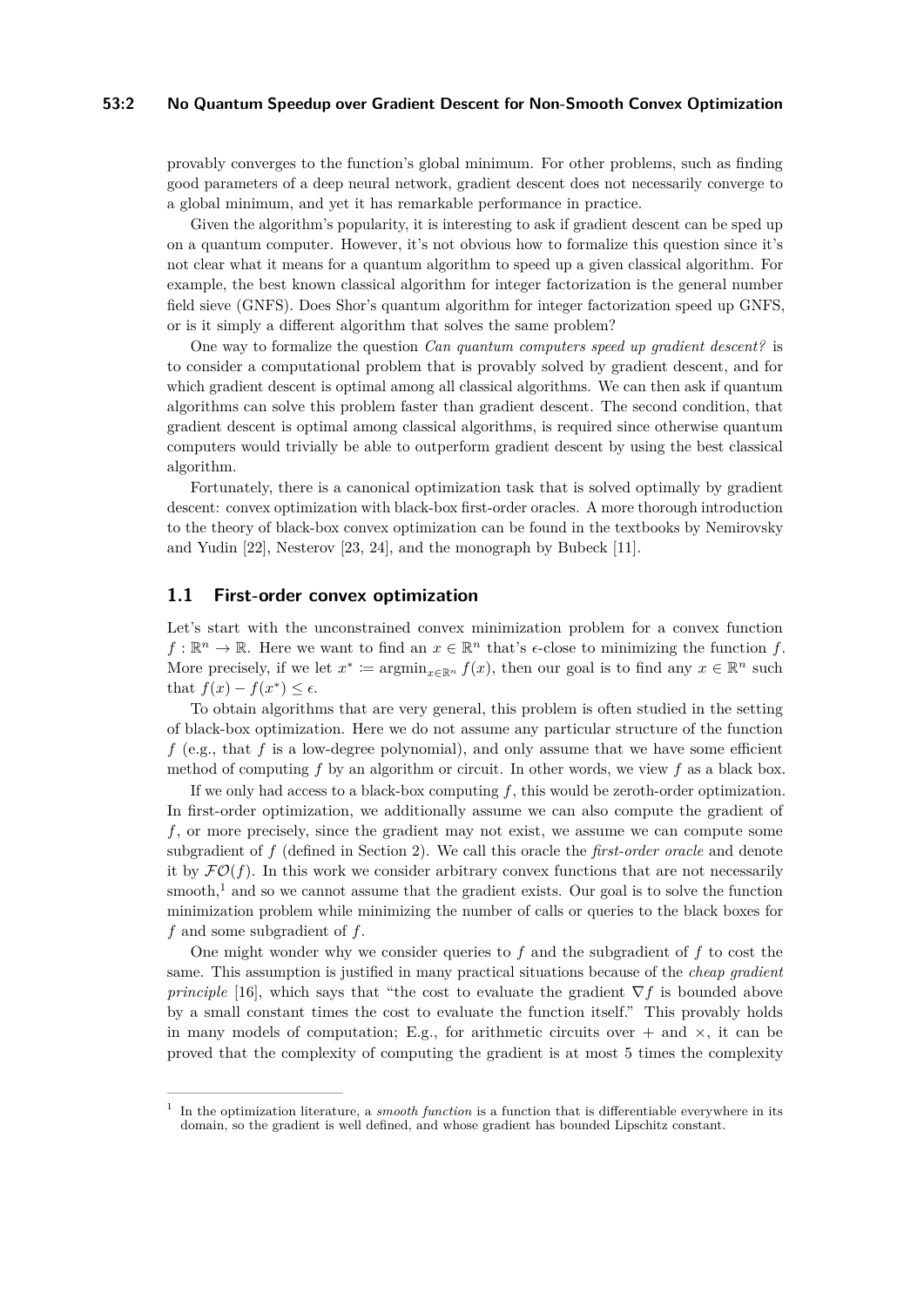#### **A. Garg, R. Kothari, P. Netrapalli, and S. Sherif 19. 20. 20. 20. 20. 20. 20. 20. 20. 33:3**

of computing *f* [\[6\]](#page-18-0). The conversion of source code computing *f* to code computing ∇*f* can often be done automatically in many programming languages, and such methods are called *automatic differentiation* or *algorithmic differentiation* [\[16\]](#page-19-5). These same principles essentially carry over to the computation of subgradients [\[18\]](#page-19-6). In the quantum setting, there is additional motivation to assume that a function and its gradient cost roughly the same since we can obtain the gradient (or a subgradient) of a function from a black-box computing the function, as shown in a sequence of papers that make increasingly weaker assumptions on the function oracle [\[17,](#page-19-7) [15,](#page-19-8) [13,](#page-19-9) [3\]](#page-18-1).

Now that we have black-box access to *f* and  $\mathcal{FO}(f)$ , we also need a starting point  $x_0 \in \mathbb{R}^n$ to begin our search for a minimum. We require this to be an input, and the complexity will depend on how close this is to *x* ∗ , since otherwise the interesting portion of the function where the minimum is achieved might be hiding in some small corner of  $\mathbb{R}^n$  that we cannot efficiently locate with only black-box access. Since we can easily shift the function by a fixed vector, without loss of generality we assume  $x_0 = \vec{0}$  is the origin. Let the distance between  $x_0 = \vec{0}$  and  $x^*$ <sup>[2](#page-2-0)</sup> be  $R := \|x^*\|$ .<sup>[3](#page-2-1)</sup> For convenience, we will assume that  $R$  is part of the input as well, although this can be relaxed by binary searching for the correct value of *R*.

Finally, it is also reasonable that the complexity of our algorithms depend on how quickly *f* can change, since the value of *f* at some point only constrains its values at nearby points if the function does not change too rapidly. Let *G* be an upper bound on the Lipschitz constant of *f* (defined in Section [2\)](#page-6-0), and we assume this is part of the input as well.

We are now ready to formally define the first-order convex minimization problem in the black-box setting. We use  $B(x, R) := \{y : ||x - y|| \leq R\}$  to denote an  $\ell_2$ -ball of radius R around *x*.

<span id="page-2-3"></span>**Problem 1** (First-order convex minimization). Let  $f : \mathbb{R}^n \to \mathbb{R}$  have Lipschitz constant at  $most G$  *on*  $B(\vec{0}, R)$ *, and let* 

$$
x^* := \underset{x \in B(\vec{0},R)}{\text{argmin}} f(x). \tag{1}
$$

*Then given n*, *G*, *R*, and  $\epsilon > 0$ , the goal is to output a solution  $x \in B(\vec{0},R)$  *such that*  $f(x) - f(x^*) \leq \epsilon$  while minimizing the number of queries to f and  $\mathcal{FO}(f)$ .

Note that we allow algorithms to query the function and gradient oracles at any point in  $\mathbb{R}^n$  even though the domain we are minimizing over is  $B(\vec{0}, R)$ . This only makes our lower bounds stronger, and the algorithms discussed in this paper never query the oracles outside the domain.

As we discuss in Section [2,](#page-6-0) although the problem seems to involve 4 parameters, the parameters  $G, R$ , and  $\epsilon$  are not independent since we can rescale the input and output spaces of f and assume  $G = 1$  and  $R = 1$  without loss of generality. Thus any upper or lower bound on the complexity of this problem will be a function of *n* and  $GR/\epsilon$ .

## **1.2 Classical algorithms for first-order convex minimization**

Gradient descent, or in this case subgradient descent, is a simple algorithm that starts from a point  $x_0$  and takes a small step (governed by a step size  $\eta$ ) in the opposite direction of the subgradient returned at  $x<sub>0</sub>$ . Intuitively this brings us closer to the minimum since we are stepping in the direction where *f* decreases the most.

<span id="page-2-0"></span><sup>&</sup>lt;sup>2</sup> If  $x^*$  is not unique, we can let R be the distance between  $x_0$  and the closest  $x^*$  to it.

<span id="page-2-1"></span><sup>&</sup>lt;sup>3</sup> Throughout this paper  $\|\cdot\|$  always denotes the standard  $\ell_2$  norm in  $\mathbb{R}^n$  defined as  $\|z\| \coloneqq \sqrt{\sum_i z_i^2}$ .

<span id="page-2-2"></span><sup>&</sup>lt;sup>4</sup> For simplicity, we assume that these oracles output real numbers to arbitrarily many bits of precision. Since the main results of this paper are lower bounds, this only makes our results stronger.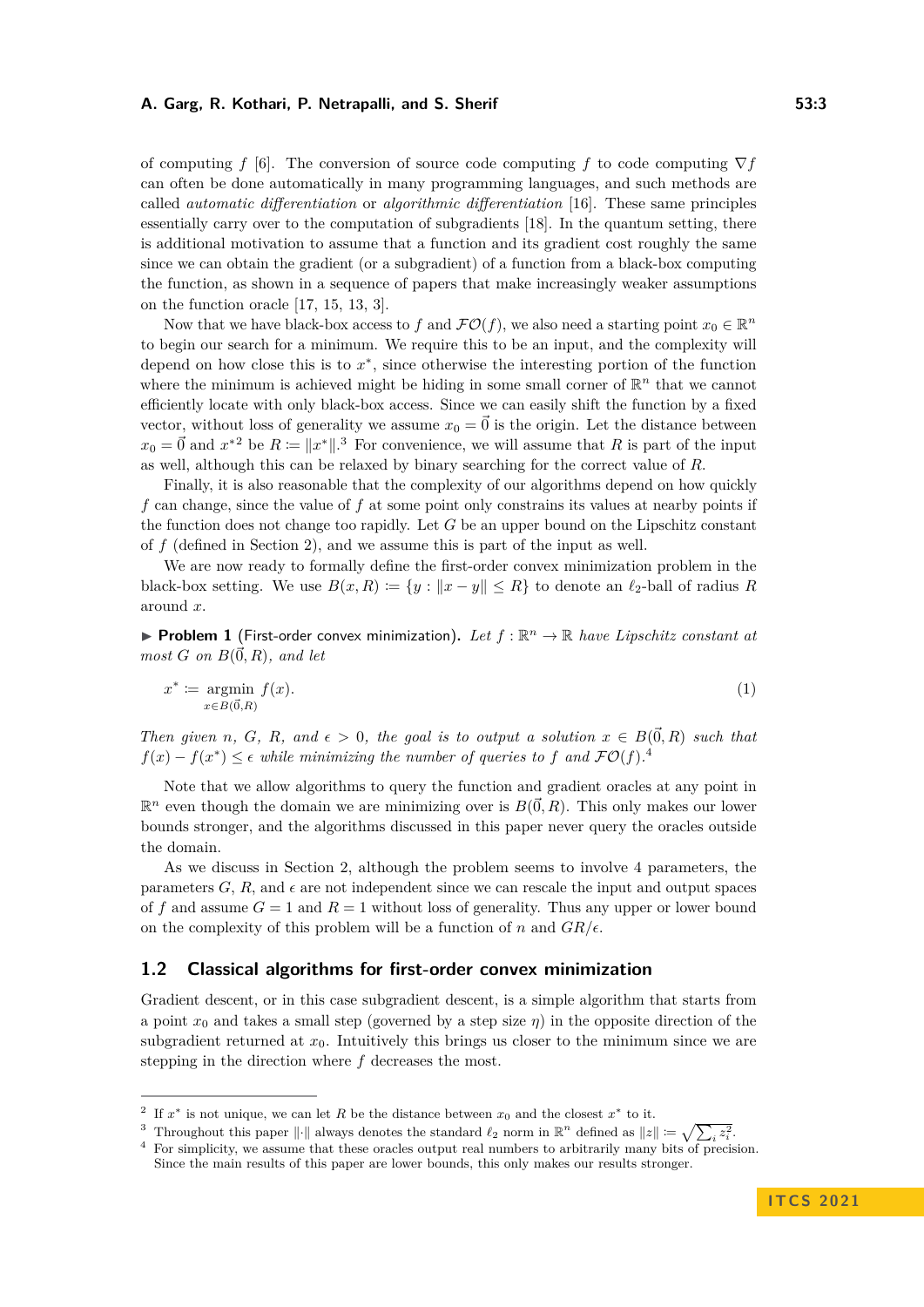#### **53:4 No Quantum Speedup over Gradient Descent for Non-Smooth Convex Optimization**

We can now describe the performance of subgradient descent for Problem [1.](#page-2-3) Since this is a constrained optimization problem, we use the projected subgradient descent algorithm, which is subgradient descent with the added step of projecting the current vector back onto the ball  $B(\vec{0}, R)$  after every step.

<span id="page-3-1"></span>I **Theorem 2** (Complexity of projected subgradient descent)**.** *The projected subgradient descent* algorithm solves Problem [1](#page-2-3) using  $(GR/\epsilon)^2$  queries to f and  $\mathcal{FO}(f)$ .

A proof of this is included in the full version of this paper. Observe that the query complexity of this algorithm, the number of queries made by the algorithm, is independent of *n*. [5](#page-3-0) This is quite surprising at first and partly explains why gradient descent and its variants are popular in high-dimensional applications. More generally, we call such algorithms *dimension-independent algorithms*.

There also exist dimension-dependent algorithms for Problem [1](#page-2-3) that work well when *n* is small. For example, the center of gravity method [\[11\]](#page-19-4) solves this problem with  $O(n \log(GR/\epsilon))$ queries, which is very reasonable when *n* is small (and the algorithm is very efficient in terms of  $\epsilon$ ). In this work we focus on dimension-independent algorithms and assume that *n* is polynomially larger than the other parameters in the problem.

When  $n$  is large, we cannot improve over projected subgradient descent (Theorem [2\)](#page-3-1) using any deterministic or randomized algorithm. We reprove the (well known) optimality of this algorithm among deterministic and randomized algorithms. This result is presented in Section [3.](#page-7-0)

<span id="page-3-3"></span> $\triangleright$  **Theorem 3** (Randomized lower bound). For any G, R, and  $\epsilon$ , there exists a family of *convex functions*  $f: \mathbb{R}^n \to \mathbb{R}$  *with*  $n = O((GR/\epsilon)^2)$ *, with Lipschitz constant at most G on*  $B(\vec{0},R)$ *, such that any classical (deterministic or bounded-error randomized) algorithm that solves Problem* [1](#page-2-3) on this function family must make  $\Omega((GR/\epsilon)^2)$  queries to f or  $\mathcal{FO}(f)$  in *the worst case.*

This lower bound on query complexity has been shown in several prior works [\[22,](#page-19-1) [26,](#page-19-10) [12\]](#page-19-11), but we believe our proof is simpler and the dimension *n* required in our proof seems to be smaller than that in prior works. Note that while several expositions of gradient descent prove the lower bound for deterministic algorithms, very few sources establish a lower bound against randomized algorithms.

Our lower bound uses the following hard family of functions: For any  $z \in \{-1, +1\}^n$ , let  $f_z(x_1, \ldots, x_n) = \max_{i \in [n]} z_i x_i$ <sup>[6](#page-3-2)</sup>, where  $n = O(1/\epsilon^2)$ . These functions are convex with Lipschitz constant 1. We show that finding an  $\epsilon$ -approximate minimum within  $B(\vec{0}, 1)$ requires  $\Omega(n)$  queries to the oracles. We establish the lower bound by showing that with high probability, every query of a randomized algorithm only reveals *O*(1) bits of information about the string  $z$ , but an  $\epsilon$ -approximate solution to this problem allows us to reconstruct the string *z*, which has *n* bits of information.

# **1.3 Quantum algorithms for first-order convex minimization**

We then turn to quantum algorithms for solving Problem [1.](#page-2-3) At first, it might seem that since gradient descent is a sequential, adaptive algorithm where each step depends on the previous one, there is little hope of quantum algorithms outperforming gradient descent.

<span id="page-3-0"></span><sup>5</sup> Of course, the time complexity of implementing this algorithm will be at least linear in *n* since each query to either oracle requires us to manipulate a vector of length *n*.

<span id="page-3-2"></span><sup>&</sup>lt;sup>6</sup> We use  $[n]$  to denote the set of positive integers less than or equal to *n*, i.e.,  $[n] := \{1, \ldots, n\}.$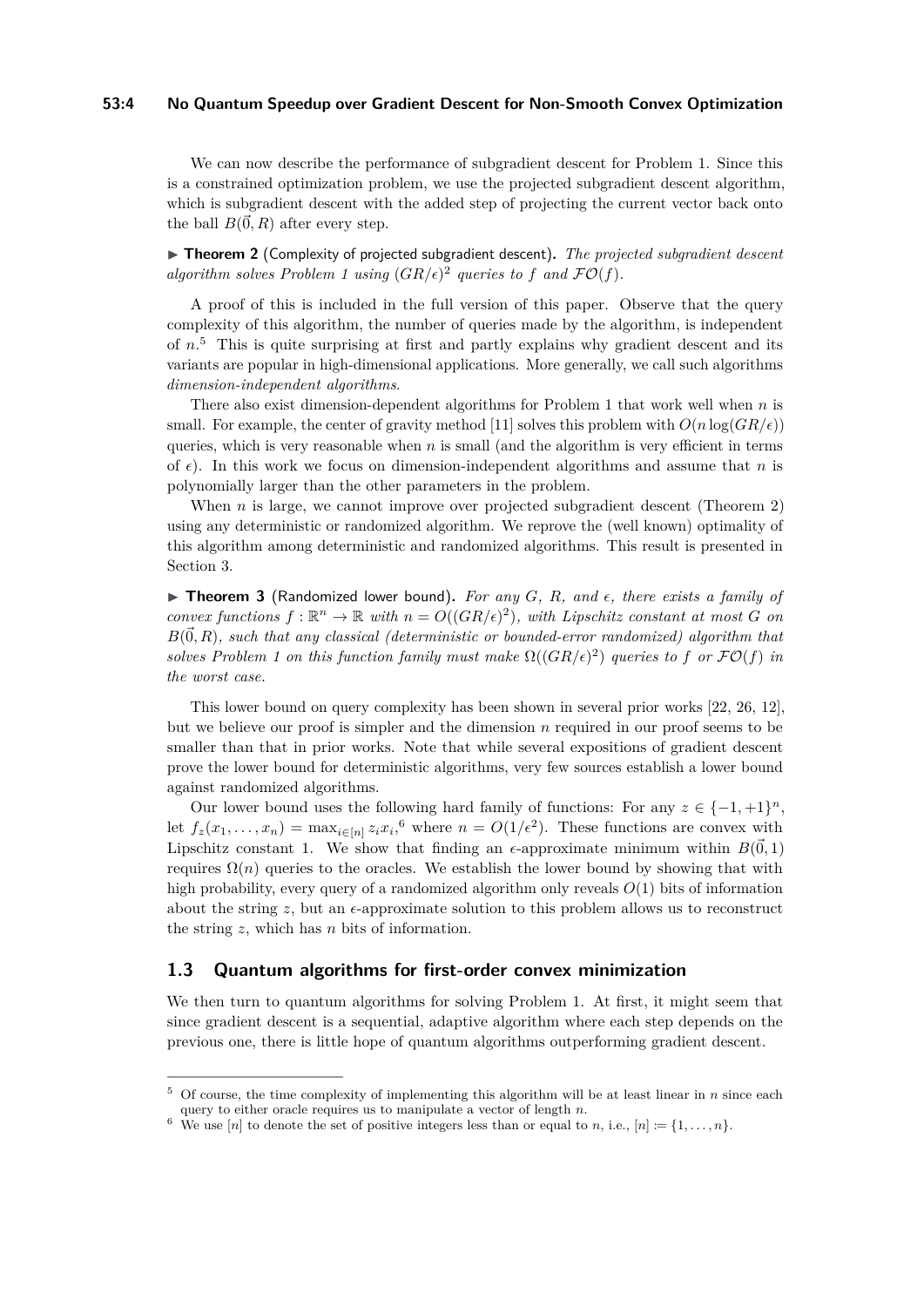On the other hand, consider the hard family of functions described above that witnesses the classical randomized lower bound in Theorem [3.](#page-3-3) While this is hard for classical algorithms, we show in Section [3.1](#page-10-0) that there is a quantum algorithm that solves the problem on this family obtaining a quadratic speedup over any classical algorithm (and in particular, over gradient descent).

<span id="page-4-0"></span>▶ **Theorem 4** (Quantum algorithm for classically hard function family). *There is a quantum algorithm that solves Problem [1](#page-2-3) on the class of functions that appear in the classical lower bound of Theorem [3](#page-3-3) using*  $O(GR/\epsilon)$  *queries to the oracle for f.* 

Notably, unlike most quadratic speedups in quantum computing, the source of this quadratic speedup is not Grover's algorithm or amplitude amplification. Theorem [4](#page-4-0) uses Belovs' quantum algorithm for learning symmetric juntas, which is constructed by exhibiting a feasible solution to the dual semidefinite program of the negative-weights adversary bound [\[7\]](#page-18-2).

Now that we have shown a quadratic quantum speedup on a family of instances known to be hard for classical algorithms, there is some hope that quantum algorithms may provide some speedup for the general first-order convex minimization problem. Alas, our next result (established in Section [4\)](#page-10-1), which is our main result, shows that this is not the case, and quantum algorithms cannot in general yield a speedup over classical algorithms for first-order convex minimization.

<span id="page-4-1"></span> $\triangleright$  **Theorem 5** (Quantum lower bound). For any G, R, and  $\epsilon$ , there exists a family of convex  $f$ *unctions*  $f: \mathbb{R}^n \to \mathbb{R}$  with  $n = \widetilde{O}((GR/\epsilon)^4)$ , with Lipschitz constant at most  $G$  on  $B(\vec{0}, R)$ , *such that any quantum algorithm that solves Problem [1](#page-2-3) with high probability on this function family must make*  $\Omega((GR/\epsilon)^2)$  *queries to f or*  $\mathcal{FO}(f)$  *in the worst case.* 

Our lower bound uses ideas from the lower bound against parallel randomized algorithms recently established by Bubeck, Jiang, Lee, Li, and Sidford [\[12\]](#page-19-11).

At a high level, the hard family of functions used in the randomized lower bound does not work for quantum algorithms because although classical algorithms can only learn *O*(1) bits of information per query, quantum algorithms can make queries in superposition and learn a little information about many bits simultaneously. We remedy this by choosing a new family of functions in which with high probability, no matter what query the quantum algorithm makes, the oracle's response is essentially the same. This allows us to control what the quantum algorithm learns per query, but now the instance is more complicated and the quantum algorithm learns  $O(n)$  bits of information per query. Since the final output of the algorithm is a vector in  $\mathbb{R}^n$ , we cannot use the argument used before that simply compared the information learned per query to the total information that needs to be learned. Instead we use the venerable hybrid argument [\[8\]](#page-18-3) to control what the quantum algorithm learns and show that it cannot find an  $\epsilon$ -approximate solution to the minimization problem.

## **1.4 Related work**

Classically, there is a long history of the study of oracle complexity (also known as black-box complexity or query complexity) for deterministic and randomized algorithms for non-smooth and smooth convex optimization. The setting considered in this paper, first-order convex optimization, where the algorithm has query access to the function value and the gradient, is very well studied. This topic is too vast to survey here, but we refer the reader to [\[22,](#page-19-1) [23,](#page-19-2) [24,](#page-19-3) [11\]](#page-19-4) for more information about upper and lower bounds that can be shown in this setting.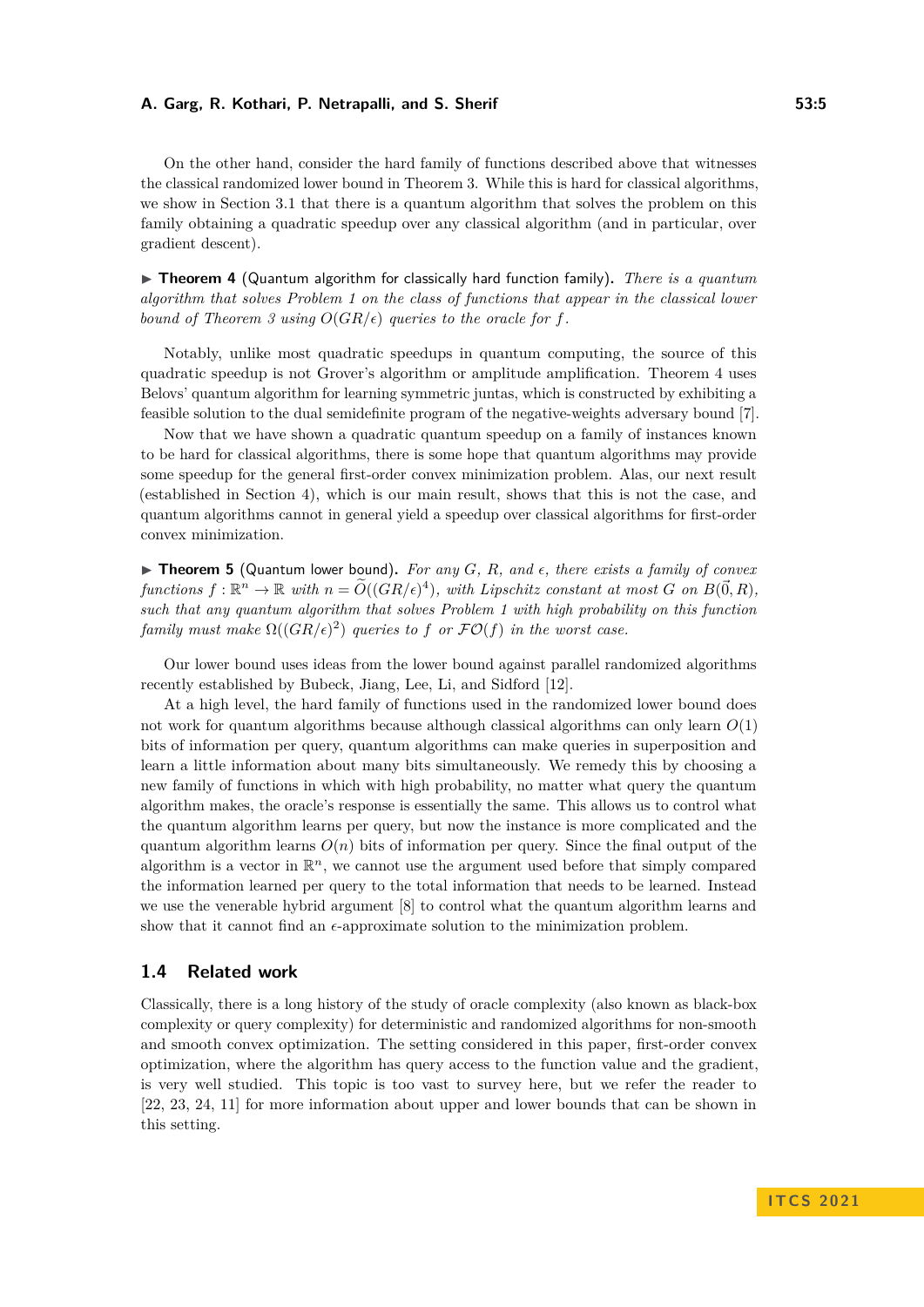#### **53:6 No Quantum Speedup over Gradient Descent for Non-Smooth Convex Optimization**

There also has been work in the classical parallel setting, where in each round the algorithm is allowed to query polynomially many points and the goal is to minimize the number of rounds [\[21,](#page-19-12) [4,](#page-18-4) [14,](#page-19-13) [12\]](#page-19-11). Our work is most closely related to this setting and borrows many ideas from these works. Although quantum algorithms and parallel classical algorithms are incomparable in power, the constructions used to thwart parallel classical algorithms in these papers also help with showing quantum lower bounds.

In the quantum setting, there has been some work on convex optimization in the oracle model. There is also work on quantum gradient descent not in the oracle model. For example, one situation studied is where the dimension *n* of the optimization space is very large and the vectors are encoded in quantum states of dimension log *n*. See [\[25,](#page-19-14) [19\]](#page-19-15) and the references therein for more information. Another setting is the work on semidefinite programming, an important special case of convex optimization, but these algorithms exploit the specific structure of semidefinite programs [\[10,](#page-19-16) [2,](#page-18-5) [9,](#page-18-6) [1\]](#page-18-7) and are not directly related to our work.

While in the classical setting, in general, a function value oracle is weaker than a gradient oracle, this is not the case in the quantum setting. Given a function value oracle, one can get a gradient oracle quite efficiently (with an  $\tilde{O}(1)$  overhead) [\[17,](#page-19-7) [15,](#page-19-8) [3,](#page-18-1) [13\]](#page-19-9). A similar result also holds for simulating a separation oracle given a membership oracle for convex bodies [\[3,](#page-18-1) [13\]](#page-19-9). As discussed before, our focus in this paper is to see if quantum algorithms can outperform classical algorithms when given a function oracle and gradient oracle since in many relevant settings, gradient computation is cheap in the classical case as well.

The most related works are the papers by Chakrabarti, Childs, Li, and Wu [\[13\]](#page-19-9) and van Apeldoorn, Gilyén, Gribling, and de Wolf [\[3\]](#page-18-1). These papers establish very similar results so we cover them together. These papers study the problem of black-box convex optimization, and their results are phrased in the slightly different language of membership and separation oracles, but this is not the main difference between their work and our work. Indeed, it is possible to recast our problem in their setting (see the discussion in the introduction in [\[3\]](#page-18-1) for how to do this). The main difference is that their algorithms are dimension-dependent and have complexities that depend on *n*, whereas we're working in the parameter regime where *n* is large and so we seek algorithms that are independent of *n*.

Specifically, [\[13\]](#page-19-9) and [\[3\]](#page-18-1) consider the problem of minimizing a linear function over a convex body given via a membership or separation oracle. A membership oracle for a convex body tells us whether a given point  $x$  is in the convex body and a separation oracle in addition when *x* is not in the body outputs a hyperplane that separates *x* from the convex body. Classically, the problem of outputting an  $\epsilon$ -approximate solution can be solved with  $O(n^2 \text{ polylog}(\cdot))$ queries to a membership oracle [\[20\]](#page-19-17), where we are suppressing polylogarithmic dependence on several parameters (including  $\epsilon$ ). These two papers show a quantum algorithm that makes only  $O(n \text{ polylog}(·))$  membership queries. The key technical component of this is a construction of a separation oracle from a membership oracle with only polylogarithmic overhead. To do this, they first show how to obtain an approximate subgradient oracle from a function oracle with only polylogarithmic overhead.

There are also several lower bounds shown in these papers. In [\[3\]](#page-18-1), the authors prove that quantum algorithms do not give any advantage over classical algorithms in the setting where we are not given a point inside the convex body to start with. This setting is not directly comparable to our setting, as far as we are aware. In the setting where we do know a point inside the convex body, which is very similar to our setting, [\[3,](#page-18-1) [13\]](#page-19-9) prove a lower bound of  $\Omega(\sqrt{n})$ , which is quadratically worse than their algorithm. While, in general, their results are incomparable to our results, one specific comparison to our results is that [\[13,](#page-19-9) Theorem 3.3] essentially shows a  $\tilde{\Omega}(\min\{GR/\epsilon, \sqrt{n}\})$  lower bound on the number of oracle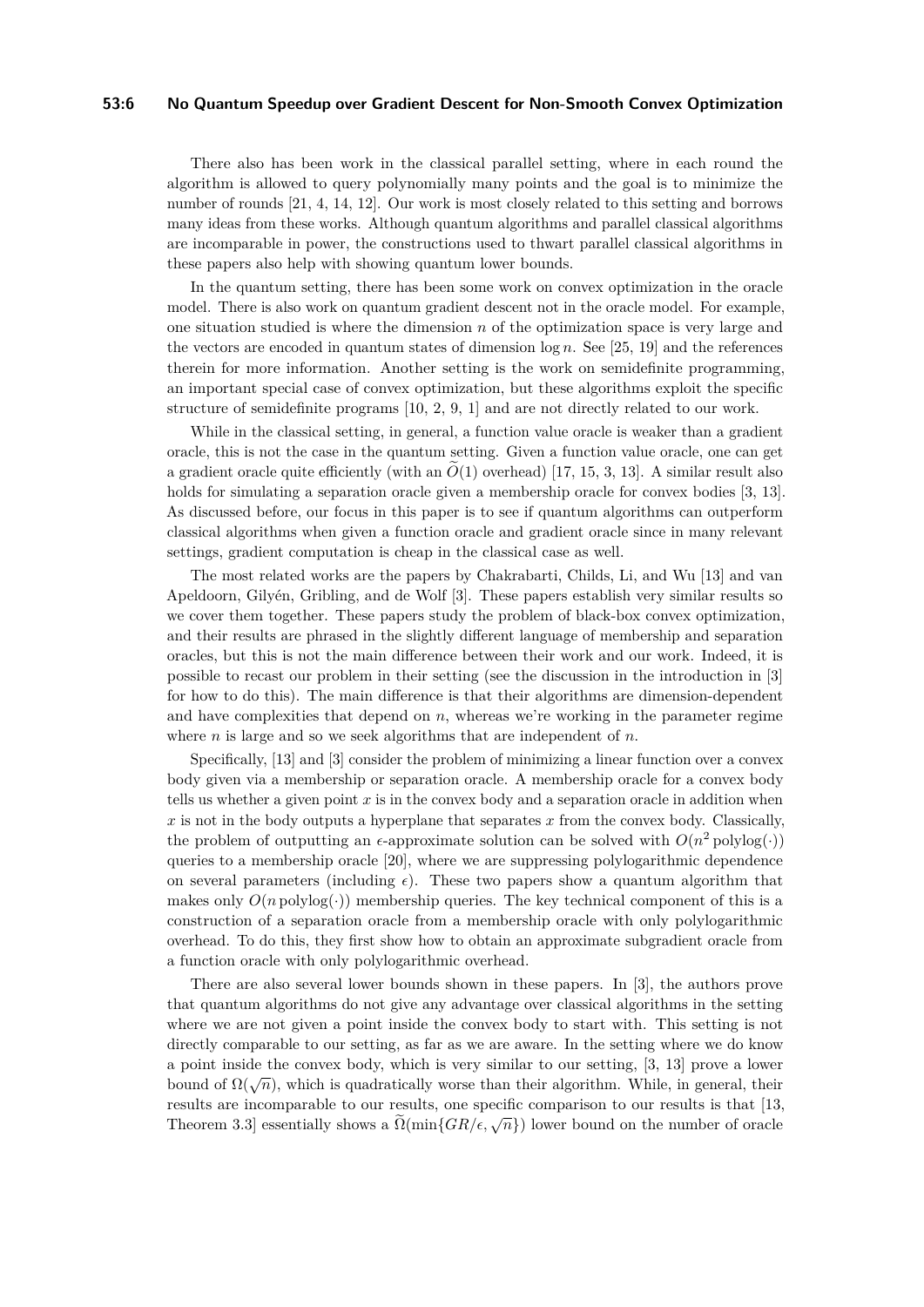calls to a function value oracle for the setting in Problem  $1<sup>7</sup>$  $1<sup>7</sup>$  $1<sup>7</sup>$  Note that this is quadratically worse than our tight lower bound (Theorem [5\)](#page-4-1) in the dimension-independent setting (i.e., when the dimension *n* is large compared to  $GR/\epsilon$ .

## **1.5 Paper organization and summary of contributions**

We first present some preliminaries on convex optimization in Section [2.](#page-6-0) In Section [3](#page-7-0) we reprove the lower bound for randomized algorithms (Theorem [3\)](#page-3-3) using a simpler argument compared to prior works. In Section [3.1,](#page-10-0) we show that quantum algorithms can solve the hard instance from Theorem [3](#page-3-3) faster than randomized algorithms, obtaining a quadratic speedup (Theorem [4\)](#page-4-0). In Section [4,](#page-10-1) we present a different hard instance and show our main result that quantum algorithms cannot obtain any speedup over gradient descent for the first-order convex optimization problem (Theorem [5\)](#page-4-1). We conclude with open problems in Section [5.](#page-17-0)

# <span id="page-6-0"></span>**2 Convex optimization preliminaries**

As described in the introduction, we are interested in approximately minimizing a convex function  $f: \mathbb{R}^n \to \mathbb{R}$  on some closed convex set  $\mathcal{K} \subseteq \mathbb{R}^n$ . A function  $f: \mathbb{R}^n \to \mathbb{R}$  is convex if for all  $x, y \in \mathbb{R}^n$  and  $t \in [0, 1]$ ,

$$
tf(x) + (1-t)f(y) \ge f(tx + (1-t)y). \tag{2}
$$

A set  $\mathcal{K} \subseteq \mathbb{R}^n$  is convex if the line segment joining two points in  $\mathcal{K}$  is also contained in  $K$ . We will consider convex sets of bounded size, and specifically let  $2R$  be the diameter of  $K$ , i.e.,

$$
\max_{x,y \in \mathcal{K}} \|x - y\| \le 2R,\tag{3}
$$

where  $||z|| \coloneqq \sqrt{\sum z_i^2}$  is the Euclidean norm.

It turns out that the query complexity of first-order convex optimization depends only on *R* no matter how complicated the set K happens to be. However, to obtain an algorithm with efficient time complexity we require that the set  $\mathcal K$  be simple enough that we can efficiently implement a projection operator for *K*. This means given any  $y \in \mathbb{R}^n$ , we can efficiently compute  $\mathcal{P}_{\mathcal{K}}(y) \in \mathcal{K}$ , which satisfies  $\|\mathcal{P}_{\mathcal{K}}(y) - y\| = \min_{z \in \mathcal{K}} \|z - y\|$ . Since the main result of this paper is a lower bound, our lower bound is stronger if shown for a simple convex set  $K$ . So throughout this paper we work with the set  $K = B(\vec{0}, R)$ , the  $\ell_2$ -ball of radius *R* around the origin.

In the model of first-order black-box optimization, we have access to a black-box that computes the function *f* on any input  $x \in \mathbb{R}^n$ . In addition to this, we also have a *first-order oracle*,  $\mathcal{FO}(f)$ , which when queried at any point  $x \in \mathbb{R}^n$  returns some vector  $g_x \in \mathbb{R}^n$  that satisfies for all  $y \in \mathbb{R}^n$ ,

<span id="page-6-2"></span>
$$
f(y) \ge f(x) + \langle g_x, y - x \rangle. \tag{4}
$$

Since f is convex, it is known that such a vector  $g_x$  exists for all  $x \in \mathbb{R}^n$  [\[23\]](#page-19-2). Any vector  $g_x$ satisfying [\(4\)](#page-6-2) is called a subgradient of  $f$  at  $x$ , and the set of all subgradients at  $x$  is called the subdifferential at *x* and denoted by  $\partial f(x)$ . If *f* is differentiable at *x* then  $g_x$  is unique and equal to  $\nabla f(x)$ , the gradient of f at x, defined as

<span id="page-6-1"></span><sup>&</sup>lt;sup>7</sup> This is equivalent to our setting, where we have a function value and gradient oracle, due to their results.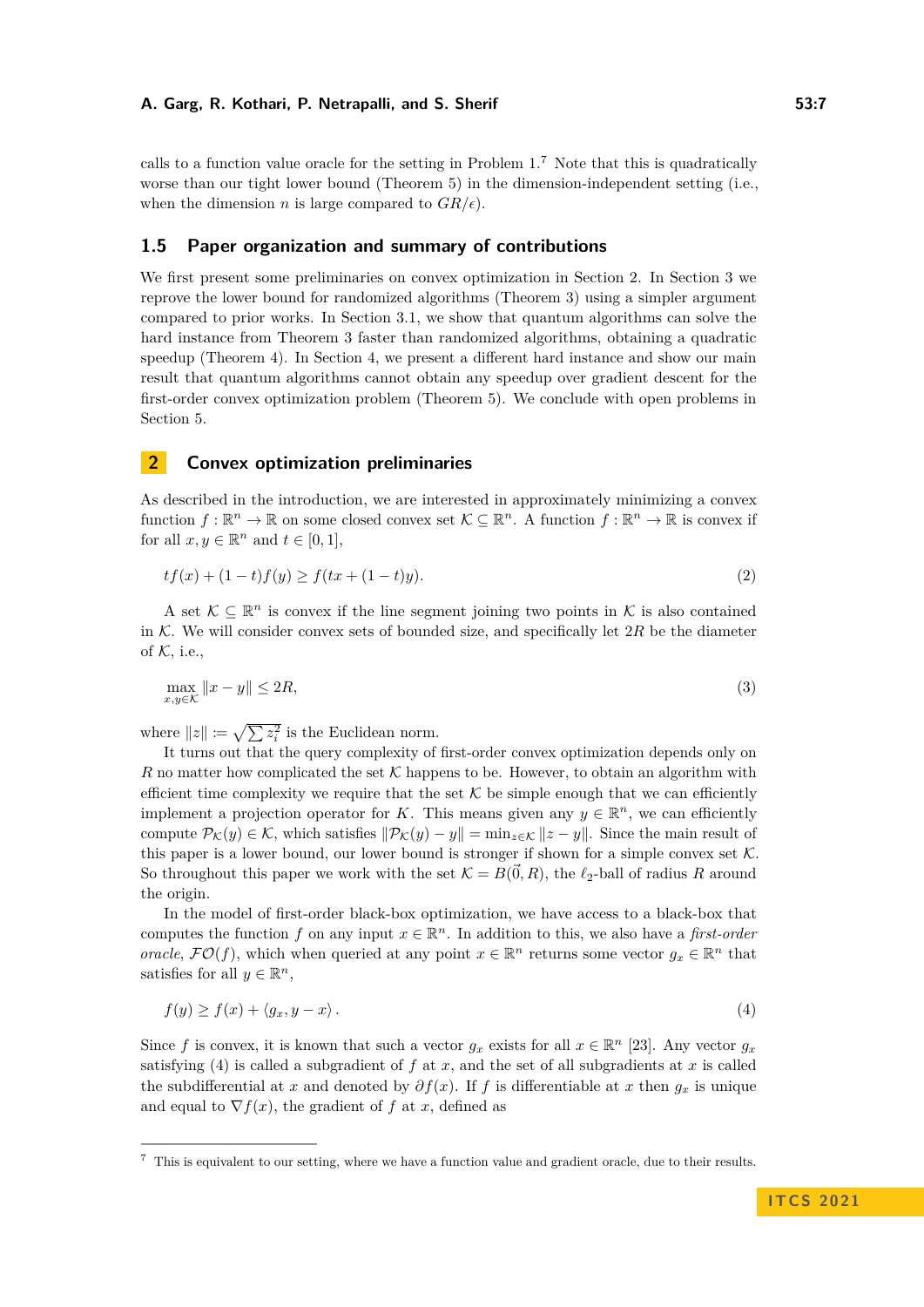#### **53:8 No Quantum Speedup over Gradient Descent for Non-Smooth Convex Optimization**

$$
\nabla f(x) := \left(\frac{\partial f(x)}{\partial x_1}, \dots, \frac{\partial f(x)}{\partial x_n}\right).
$$
\n(5)

We will say that the function *f* has Lipschitz constant at most *G* in  $K$  if  $||g_x|| \leq G$  for every  $x \in \mathcal{K}.8$  $x \in \mathcal{K}.8$ 

As described in Problem [1,](#page-2-3) we are interested in algorithms that take as inputs the parameters *n*, *G*, *R*, and  $\epsilon > 0$ , and have access to *f* and a first-order oracle  $\mathcal{FO}(f)$ , and output  $x \in B(\vec{0}, R)$  such that  $f(x) - f(x^*) \leq \epsilon$ , where  $x^* \coloneqq \operatorname{argmin}_{x \in B(\vec{0}, R)} f(x)$ .

In the quantum setting, we have quantum analogues of these oracles. There is a straightforward generalization of any oracle to the quantum setting, which makes the classical oracle reversible and then allows queries in superposition to this oracle. This quantum generalization of the oracle is justified by the fact that if we had a classical circuit or algorithm computing a function  $f$ , then it is possible in a completely black-box manner to construct the quantum oracle corresponding to *f*, and this oracle would then support superposition queries. We discuss quantum oracles in more detail in Section [4,](#page-10-1) but for now it is sufficient to consider them as computing the same functions as the classical oracles, except that they can additionally be queried in superposition.

Note that it is sufficient to consider the special case of the problem where  $G = R = 1$ . While this seems like a special case, given an  $f$  and  $K$  with Lipschitz constant  $G$ , radius  $R$ , and optimization accuracy  $\epsilon$ , we can instead minimize  $\hat{f}(x) \coloneqq \frac{1}{GR} f(Rx)$  over  $\hat{\mathcal{K}} \coloneqq \mathcal{K}/R$ , which have Lipschitz constant and radius 1 up to an accuracy of  $\frac{\epsilon}{GR}$ . So we consider  $G = R = 1$  without loss of generality, or for general *G* and *R*, the complexity must be a function of  $GR/\epsilon$ .

The query complexity of an algorithm that solves Problem [1](#page-2-3) is the maximum number of oracle calls it makes for fixed values of  $n, G, R$ , and  $\epsilon$ , where the maximum is taken over all convex functions f with Lipschitz constant at most  $G$ , and all first order oracles  $\mathcal{FO}(f)$  for *f* (i.e., the algorithm must work for any choice of first-order oracle that correctly outputs some subgradient of  $f$  at  $x$ ). As discussed, the query complexity must be a function of  $n$  and  $GR/\epsilon$ . Furthermore, since we're interested in dimension-independent algorithms, we study algorithms that only depend on  $GR/\epsilon$  and not on *n*.

Given a class of algorithms, such as deterministic, randomized, or quantum algorithms, the query complexity of first-order Lipschitz convex optimization for that class of algorithms is the minimum query complexity of any algorithm in that class that solves Problem [1.](#page-2-3)

As we will see in the next section, the randomized query complexity of this problem (and hence the deterministic query complexity) is at least  $\Omega((GR/\epsilon)^2)$  in the dimensionindependent setting.

## <span id="page-7-0"></span>**3 Randomized Lower Bound**

In this section, we prove a lower bound for randomized first-order methods for non-smooth convex optimization, restated here for convenience:

<span id="page-7-1"></span><sup>8</sup> This is slightly different from the usual definition of the Lipschitz constant where we would say *f* is *G*-Lipschitz in K if for all  $x, y \in K$ ,  $|f(x) - f(y)| \le G||x - y||$ . Our definition is the same as requiring the function  $f$  to be  $G$ -Lipschitz according to this definition in an open set that contains  $K$ .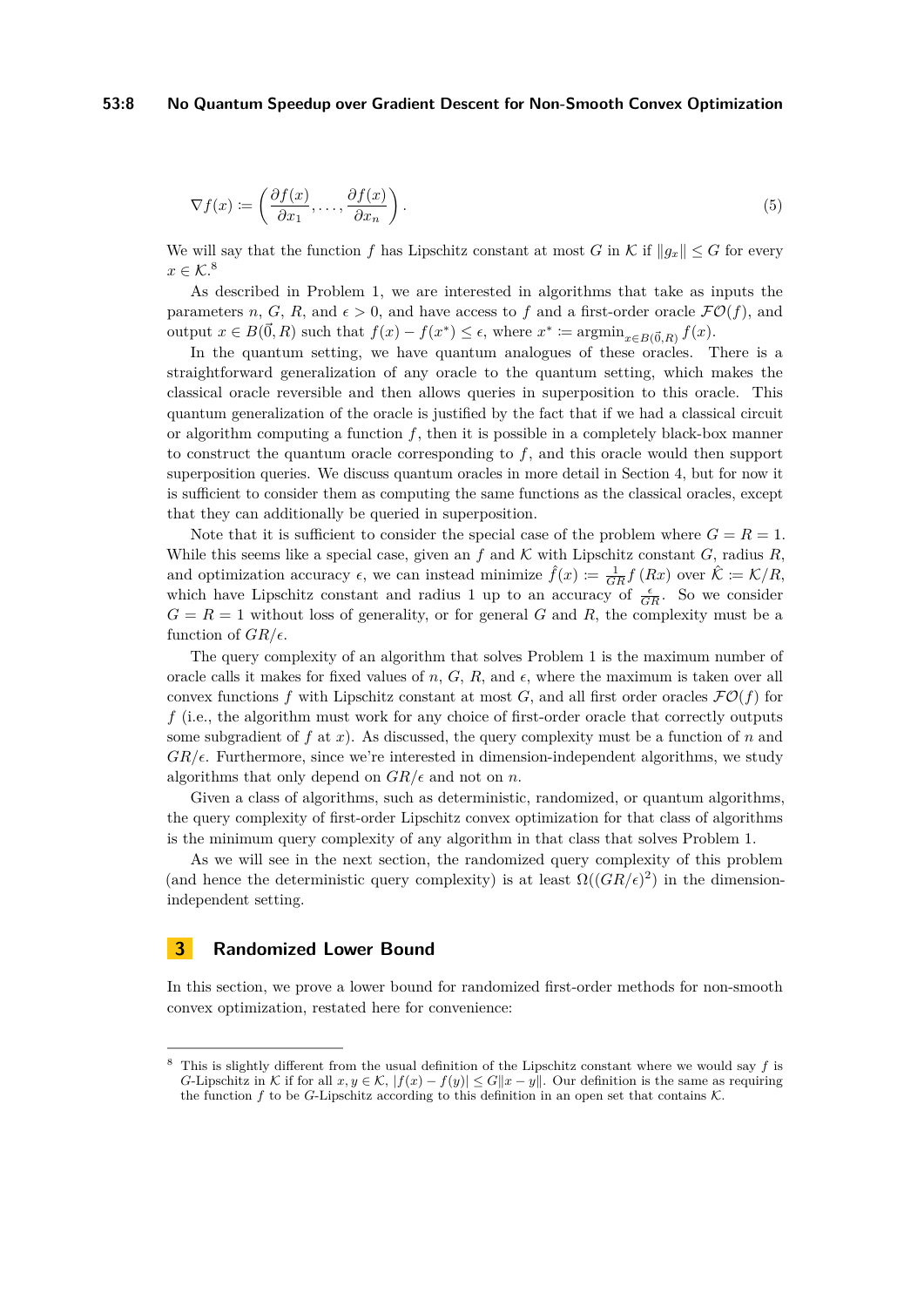$\triangleright$  **Theorem 3** (Randomized lower bound). For any G, R, and  $\epsilon$ , there exists a family of *convex functions*  $f: \mathbb{R}^n \to \mathbb{R}$  *with*  $n = O((GR/\epsilon)^2)$ *, with Lipschitz constant at most G on*  $B(\vec{0}, R)$ *, such that any classical (deterministic or bounded-error randomized) algorithm that solves Problem* [1](#page-2-3) on this function family must make  $\Omega((GR/\epsilon)^2)$  queries to f or  $\mathcal{FO}(f)$  in *the worst case.*

This randomized lower bound is known and multiple proofs can be found in the literature [\[22,](#page-19-1) [26\]](#page-19-10). Our proof is elementary and we did not find it written anywhere, although it is conceptually similar to the one in [\[22\]](#page-19-1), and so we include it here for completeness. Our proof also has the dimension  $n = \Theta(1/\epsilon^2)$ , without any log factors, which is the best possible. As far as we are aware, the previous proofs (for randomized algorithms) required larger dimension than this. $9$  As we will see later, the family of instances used is also interesting because we can get a quantum speedup for it, because of which we have to look at other instances to prove the quantum lower bound.

We can now define the family of convex functions used in the lower bound. For any  $\epsilon > 0$ , we set  $n = |0/\epsilon^2|$  and look at the following class of functions.

**► Definition 6.** Let  $z \in \{-1, +1\}^n$ . Let  $f_z : \mathbb{R}^n \to \mathbb{R}$  be defined as

$$
f_z(x_1,\ldots,x_n) = \max_{i \in [n]} z_i x_i.
$$
\n
$$
(6)
$$

Each such function is convex since it is a maximum of convex functions [\[23,](#page-19-2) Theorem 3.1.5. Note that if  $f_z(x) = z_i x_i$  for some  $i \in [n]$ , then  $z_i e_i$  is a subgradient of  $f_z$  at  $x$  (since  $f_z(x) + \langle z_i e_i, y - x \rangle = z_i y_i \le f_z(y)$ . Hence the function is 1-Lipschitz. We can also see that within the unit ball the function is minimized at the point

$$
x^* = \frac{-1}{\sqrt{n}} \sum_{i \in [n]} z_i e_i,\tag{7}
$$

and  $f_z(x^*) = -1/\sqrt{n}$ . Clearly given  $x^*$  we can recover *z* from it. We now show *z* can even be recovered from an  $\epsilon$ -approximate minimum of  $f_z$ .

<span id="page-8-1"></span>► **Lemma 7.** *Let x be such that*  $f_z(x) - f_z(x^*) \leq \epsilon$ . *Then we can recover*  $z \in \{-1, +1\}^n$ *from*  $x \in \mathbb{R}^n$ .

**Proof.** Let  $s_x \in \{-1, +1\}^n$  be the vector with  $(s_x)_i = \text{sign}(x_i)$ , where  $\text{sign}(a) = +1$  if  $a \ge 0$ and sign(*a*) = −1 otherwise. We claim that  $z = -s_x$ . Toward a contradiction, if  $(s_x)_i \neq -z_i$ for some *i*, then  $(s_x)_i = z_i$ , since these only take values in  $\{-1, +1\}$ . In this case,  $x_i$  and *z*<sub>*i*</sub> agree in sign, and hence  $f_z(x) \geq z_i x_i \geq 0$ . Since  $\epsilon < 1/\sqrt{n}$  (because of our choice of *n* above) the point *x* cannot satisfy  $f_z(x) - f_z(x^*) \le \epsilon$ .

Since this function is not differentiable everywhere, for our lower bound we need to specify the behavior of the subgradient oracle on all inputs. The function is not differentiable only at  $x \in \mathbb{R}^n$  where the maximum is achieved at multiple indices. In this case, the subgradient oracle responds as if the maximum was achieved on the smallest such index *i*, i.e., it responds with  $z_i e_i$ . Note that for this function, querying the subgradient oracle allows us to simulate a call to the function oracle as well, since the response is  $z_i e_i$  for the index *i* that achieves the maximum, so the function evaluates to  $z_i x_i$  at that point, which we can compute since we know x. So we can assume without loss of generality that an algorithm only queries the subgradient oracle.

<span id="page-8-0"></span><sup>&</sup>lt;sup>9</sup> The result of [\[26\]](#page-19-10) requires dimension roughly  $1/\epsilon^8$ . We also believe the result in [\[22\]](#page-19-1) requires a larger dimension than our claim.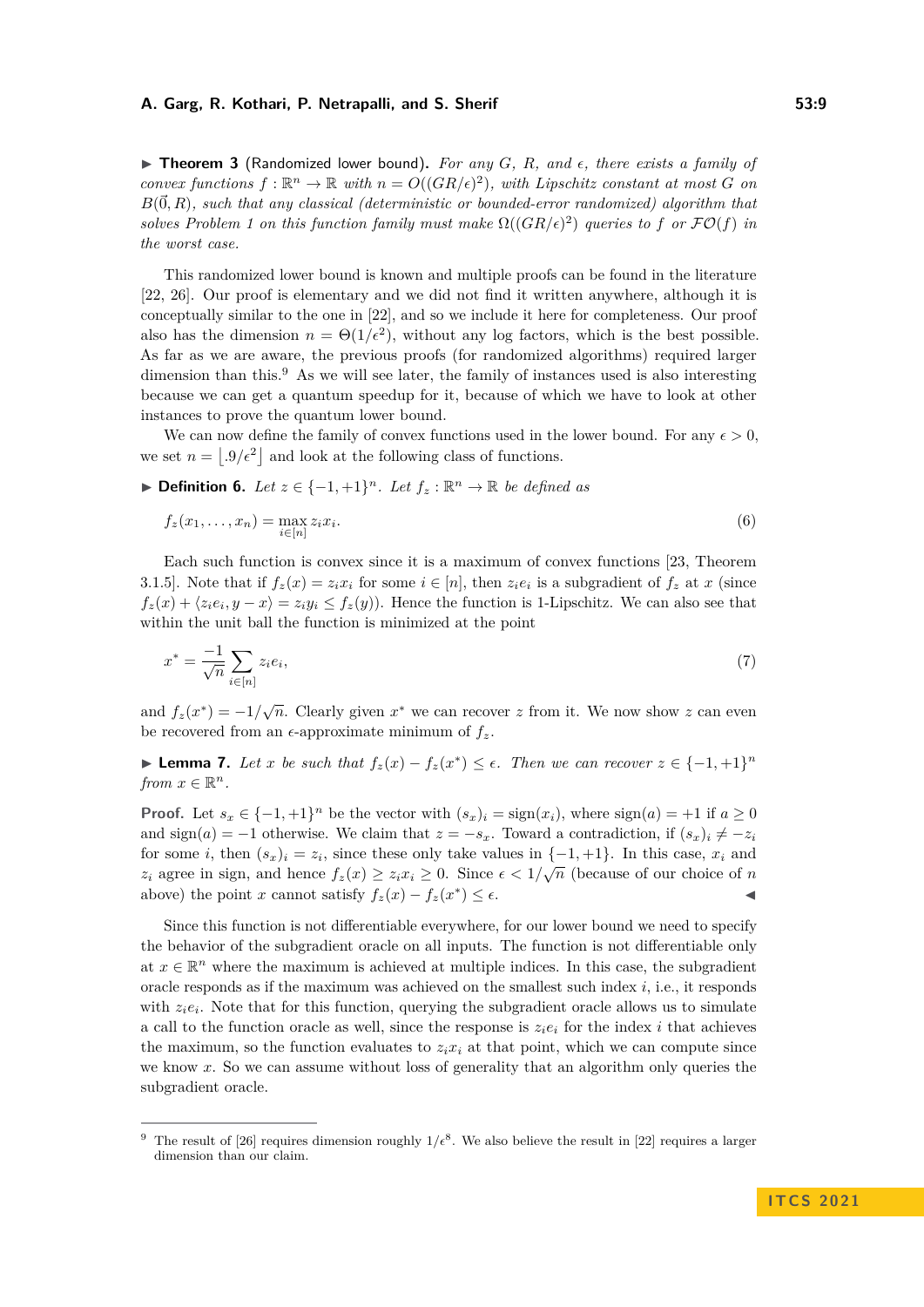#### **53:10 No Quantum Speedup over Gradient Descent for Non-Smooth Convex Optimization**

Now that the problem is fully specified, we will show that any randomized optimization algorithm using the function oracle and this subgradient oracle will require  $\Omega(n)$  queries in order to solve Problem [1](#page-2-3) with a constant probability of success.

The following will be the crux of the lower bound. Let  $I \subseteq [n]$ . We say a distribution  $\mathcal D$ over  $\{-1, +1\}^n$  is *I*-fixed if for  $z \sim \mathcal{D}$  the random variable  $z_I$  is fixed and  $z_{\overline{I}}$  is uniform over  $\{-1,+1\}^I$ .

<span id="page-9-0"></span> $\blacktriangleright$  **Lemma 8.** Let *z* be distributed according to an *I*-fixed distribution. Let *x* be an arbitrary *query made to the f<sup>z</sup> oracle. After one query to the subgradient oracles, the conditional distribution on z* given the answer is  $I'$ -fixed with  $I \subseteq I'$  and  $\mathbb{E}[|I'|] \leq |I| + 2$ .

**Proof.** Let *x* be the algorithm's query. The index *i* that achieves the maximum in the definition of  $f_z(x)$  can be computed as follows. Let  $i_1, \ldots, i_n$  be the ordering of the indices 1 to *n* in decreasing order of  $|x_i|$ , with ties broken with the natural ordering on integers. The oracle outputs  $f_z(x) = z_{i_j} x_{i_j}$  and chooses the subgradient  $z_{i_j} e_{i_j}$  where *j* is the smallest index for which  $x_{i_j}$  agrees in sign with  $z_{i_j}$ , and if no such index exists, then  $j = n$ .

Since  $f_z(x)$  can be computed given the subgradient  $z_{i_j}e_{i_j}$ , the only information obtained from a query is the prefix  $\{z_{i_k}\}_{k\leq j}$ . In other words, if the subgradient oracle responds with  $z_i$ <sup>*j*</sup> $e_i$ <sup>*j*</sup>, then we have learned that for all indices  $k \leq j$ , we must have sign(*x<sub>i</sub>*) = −*z<sub>i</sub>*, but we have not learned any more since the oracle's output does not depend on the bits of *z* with index  $i_k$  with  $k > j$ . After this query, we know the bits  $z_{i_k}$  with  $k \leq j$ , but conditioned on these, the distribution on the remaining bits of  $z$  continues to be uniform. This is an  $I'$ -fixed distribution with  $I' = I \cup \{i_k\}_{k \leq j}$ . Intuitively, *I*' cannot be much larger than *I* since an index  $i_k$  is part of this set only if the algorithm correctly guessed the sign of  $z_{i_k}$  for this index and all indices with a smaller value of *k*. Since the initial distribution *z* was uniformly at random outside of  $I$  and  $x$  is fixed, the probability of correctly guessing the first index (according to the  $i_j$  ordering) that was not fixed is  $1/2$ , the probability of guessing the first two is  $1/4$  and so on. Thus the expected number of new entries fixed by one query is  $\sum_{k=1}^{n} |I| k \cdot \frac{1}{2^k} \leq 2$ .

We can use this to show establish the final claim.

**► Lemma 9.** Let *z* be sampled uniformly at random from  $\{-1, +1\}^n$ . If a randomized *algorithm* A *outputs* an *x* with  $f_z(x) - f_z(x^*) \leq \epsilon$  with probability at least 2/3*, then its query complexity is at least*  $n/3 - 1$ *.* 

**Proof.** When A outputs a point x, we will require it to also query the oracle at x to see if it is indeed  $\epsilon$ -optimal. This can increase its query complexity by at most one. Let the query complexity of this modified  $A$  be  $t$ . Whenever  $A$  does output an  $\epsilon$ -optimal point, Lemma [7](#page-8-1) implies that the conditional distribution on *z* is [*n*]-fixed. For each  $i \in [0, ..., t]$ , let  $I_i$  be the random variable such that the distribution on  $z$  after  $i$  queries of  $A$  is  $I_i$ -fixed (Lemma [8](#page-9-0)) implies that after any sequence of queries it will be an *I*-fixed distribution for some *I*). Since *z* is sampled uniformly at random from  $\{-1, +1\}^n$ ,  $I_0 = \emptyset$ . And since we want the algorithm to succeed with probability at least  $2/3$ ,  $\mathbb{E}[|I_t|] \geq 2n/3$ .

However,  $|I_t| = \sum_{i=1}^t |I_i| - |I_{i-1}|$ , and it is a simple consequence of Lemma [8](#page-9-0) that  $\mathbb{E}[|I_i| - |I_{i-1}|] \leq 2$  for all *i*. So by the linearity of expectation,  $\mathbb{E}[|I_t|] \leq 2t$  and hence  $t \geq n/3$ .

This proves a lower bound of  $\Omega(1/\epsilon^2)$  on the randomized query complexity of first-order convex minimization for a function with  $G = R = 1$ . As noted earlier, this is without loss of generality and implies the more general bound in Theorem [3.](#page-3-3)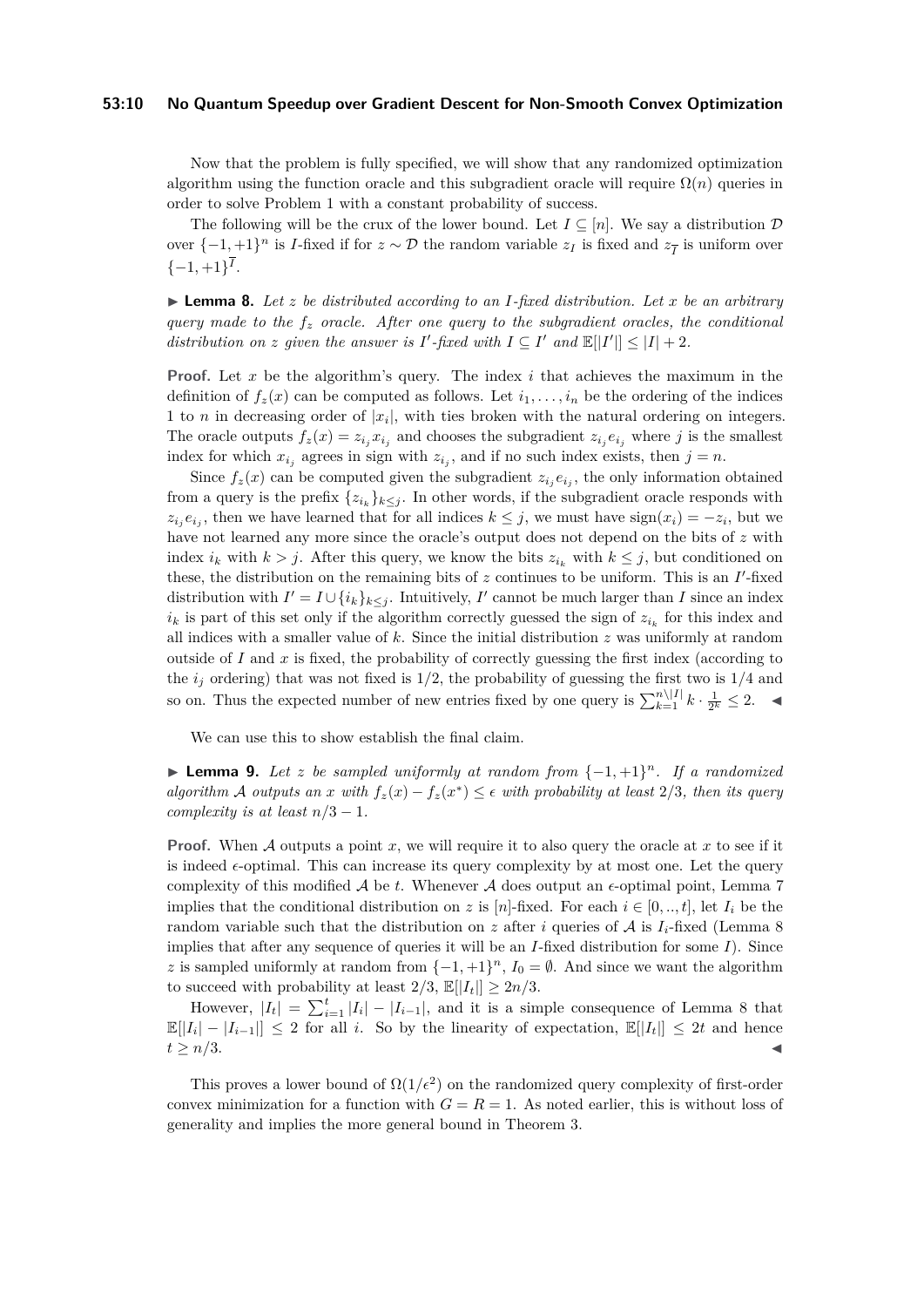## <span id="page-10-0"></span>**3.1 Quantum speedup**

In this section we discuss Theorem [4,](#page-4-0) restated for convenience:

▶ Theorem 4 (Quantum algorithm for classically hard function family). *There is a quantum algorithm that solves Problem [1](#page-2-3) on the class of functions that appear in the classical lower bound of Theorem [3](#page-3-3) using*  $O(GR/\epsilon)$  *queries to the oracle for f.* 

The quantum speedup for the above class of functions relies on Belovs' quantum algorithm for Combinatorial Group Testing [\[7\]](#page-18-2). Belovs showed that given access to an oracle making OR queries to an *n*-bit string, the *n*-bit string can be learned in  $O(\sqrt{n})$  quantum queries. The proof of Theorem [4](#page-4-0) then follows by noting that for any  $S \subseteq [n]$ , one can find out if there is an *i* ∈ *S* such that  $z_i = 1$  by querying  $x = \frac{1}{\sqrt{n}} \sum_{i \in S} e_i$ . Hence within  $O(\sqrt{n})$  queries, the entire string  $z \in \{-1, +1\}^n$  can be learned. This proof is provided in more detail in the full version of the paper.

A similar problem is also studied in [\[13\]](#page-19-9), which they solve using a quantum algorithm for the search with wildcards problem, which is a special case of the combinatorial group testing problem studied by Belovs.

Note that this quantum algorithm is also essentially optimal for this problem and it is note that this quantum algorithm is also essentially optimal for this problem and it is<br>not hard to show an  $\Omega(\sqrt{n}/\log n)$  lower bound for quantum algorithms. A similar lower bound is shown in [\[13,](#page-19-9) Theorem 3.3], and a simpler sketch of such a lower bound is also given in the full version.

# <span id="page-10-1"></span>**4 Quantum lower bound**

In this section, we show that for any  $\epsilon$ , there exists a 1-Lipschitz family of functions such that any quantum algorithm that solves Problem [1](#page-2-3) on the unit ball must make  $\frac{1}{100\epsilon^2}$  queries. In other words, there is no quantum first-order convex optimization algorithm that always outperforms the classical gradient descent algorithm described in Theorem [2.](#page-3-1) The function we will use was introduced by Nemirovsky and Yudin [\[22\]](#page-19-1). To show the quantum lower bound, we adapt to the quantum setting the lower bound strategy of Bubeck et al. [\[12\]](#page-19-11) in the model of parallel algorithms.

We restate the main result proved in this section for convenience:

 $\triangleright$  **Theorem 5** (Quantum lower bound). For any G, R, and  $\epsilon$ , there exists a family of convex  $f$ unctions  $f: \mathbb{R}^n \to \mathbb{R}$  with  $n = \widetilde{O}((GR/\epsilon)^4)$ , with Lipschitz constant at most  $G$  on  $B(\vec{0}, R)$ , *such that any quantum algorithm that solves Problem [1](#page-2-3) with high probability on this function family must make*  $\Omega((GR/\epsilon)^2)$  *queries to f or*  $\mathcal{FO}(f)$  *in the worst case.* 

We start by first proving a qualitatively similar, but simpler result with a larger value of  $n = O((GR/\epsilon)^6)$  in Section [4.4.](#page-15-0) If we only care about the optimality of gradient descent in the dimension-independent setting, this lower bound is sufficient. But if we also want to understand the trade-off between dimension-independent and dimension-dependent algorithms, then we would like to show this lower bound with as small a value of *n* as we can. In the full version of the paper, we improve the lower bound to achieve the value of *n* stated in this theorem.

## **4.1 Function family and basic properties**

We start by defining the family of functions  $\mathcal{F} = \{f : \mathbb{R}^n \to \mathbb{R}\}\$  that we use. The function family F depends on the dimension *n* and two other parameters *k* and  $\gamma$ . Since the function family we choose depends on  $\epsilon$ , the parameters *n*, *k*, and  $\gamma$  will be functions of  $\epsilon$ . Our choice of *n*, *k*, and  $\gamma$  will become clear later, but for now we simply choose them as follows. Let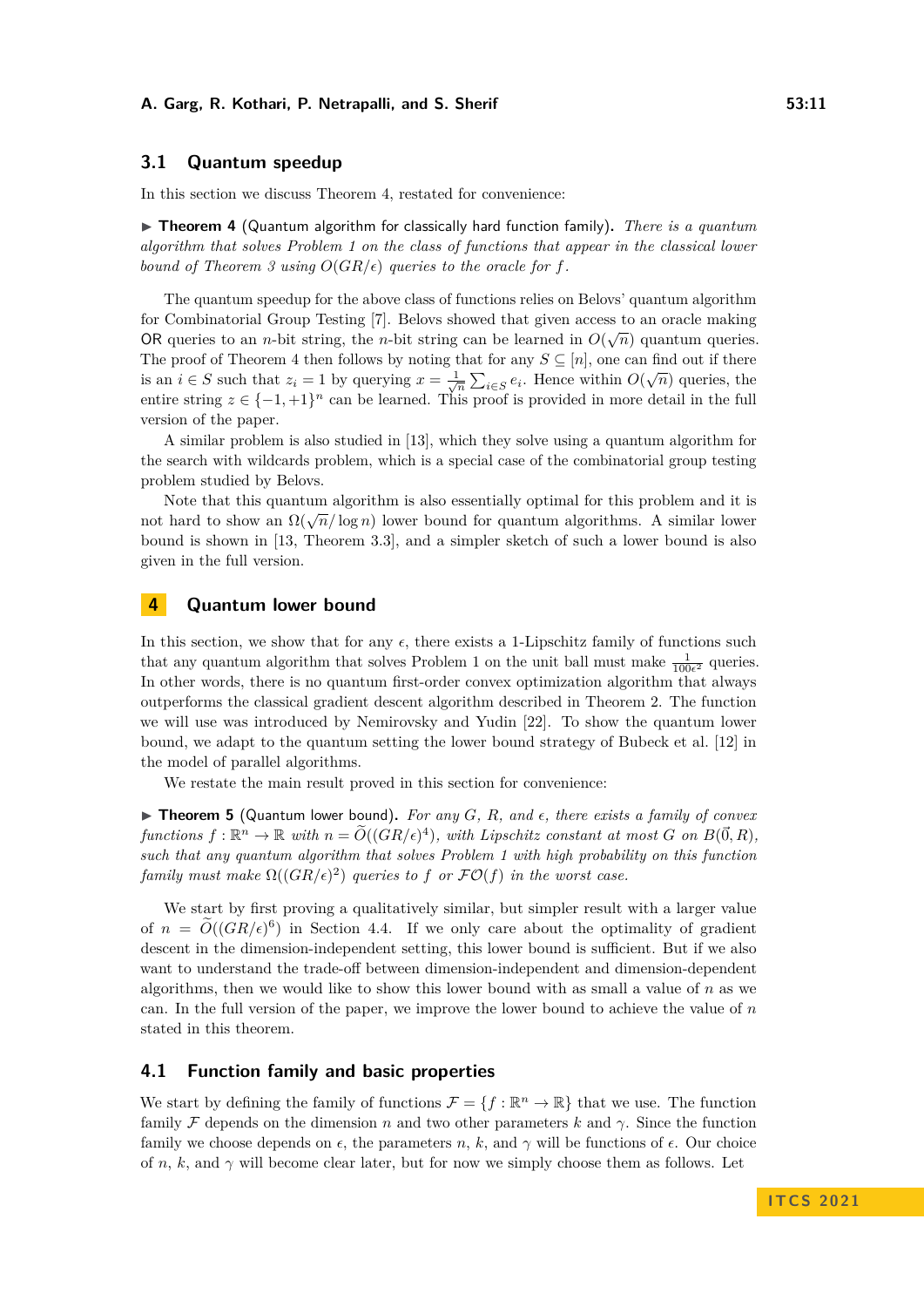#### **53:12 No Quantum Speedup over Gradient Descent for Non-Smooth Convex Optimization**

<span id="page-11-1"></span>
$$
k \coloneqq \frac{1}{100\epsilon^2} \implies \epsilon = \frac{1}{10\sqrt{k}} \quad \text{and} \quad \gamma \coloneqq \frac{1}{10k^{3/2}} = 100\epsilon^3. \tag{8}
$$

We choose *n* such that it satisfies

<span id="page-11-3"></span>
$$
\gamma \ge 8\sqrt{\frac{\log n}{n}} \implies n := O\left(\frac{\log(1/\epsilon)}{\epsilon^6}\right) = \widetilde{O}\left(\frac{1}{\epsilon^6}\right). \tag{9}
$$

The discussion before Lemma [11](#page-11-0) explains the choice of *k* and the discussion after Lemma [12](#page-12-0) explains the choice of  $\gamma$ . For the dimension *n*, see the discussion at the beginning of Section [4.2.](#page-12-1)

We now define the function family for these specific choices of *n*, *k*, and  $\gamma$ .

<span id="page-11-2"></span>▶ **Definition 10** (Hard function family). Let  $V = \{(v_1, \ldots, v_k) | \forall i, j, \in [k], \langle v_i, v_j \rangle = \delta_{ij}\}\)$ *the set of all k-tuples of orthonormal vectors in*  $\mathbb{R}^n$ *. Let the family of functions*  $\mathcal{F} = \{f_V\}_{V \in V}$ *be defined as*

$$
f_{(v_1, v_2, \dots, v_k)}(x) := \max_{i \in [k]} \{ g_V^{(i)}(x) \}, \text{ where } g_V^{(i)}(x) := \langle v_i, x \rangle + (k - i)\gamma \|x\|.
$$
 (10)

We will show that any quantum algorithm that solves Problem [1](#page-2-3) on the functions in this family must make *k* queries. As we will prove, informally what happens is each query of the quantum algorithm to the gradient oracle only reveals a single direction  $v_i$  to the algorithm. In fact, with very high probability the vectors are revealed in order, so that the algorithm first learns  $v_1$ , then  $v_2$ , and so on. As we will show in Lemma [12,](#page-12-0) any  $\epsilon$ -optimal solution must overlap significantly with all *v<sup>i</sup>* , and thus any quantum algorithm must make *k* queries. Since we want to show an  $\Omega(1/\epsilon^2)$  bound, we choose k to be a small multiple of  $1/\epsilon^2$ , which explains our choice for *k* in Equation [\(8\)](#page-11-1).

We now establish some basic properties of these functions.

<span id="page-11-0"></span>▶ Lemma 11 (Properties of  $f_V$ ). For any  $V ∈ V$ , let  $f_V$  and  $g_V^{(i)}$  $V^{(i)}$  be as in Definition [10.](#page-11-2) *Then f<sub>V</sub> is convex with Lipschitz constant at most*  $1 + k\gamma \leq 2$  *on*  $B(\vec{0}, 1)$ *, and* 

$$
for x \neq \vec{0}, \quad \nabla g_V^{(i)}(x) = v_i + (k-i)\gamma x / ||x||, \text{ and}
$$
\n
$$
(11)
$$

$$
for x = \vec{0}, \quad \partial g_V^{(i)}(\vec{0}) = \{v_i + (k - i)\gamma u \mid u \in B(\vec{0}, 1)\}, \text{ and}
$$
\n(12)

$$
for any x, \quad \partial f_V(x) = \text{ConvexHull}(\{u \in \partial g_V^{(i)}(x) \mid g_V^{(i)}(x) = f_V(x)\}),\tag{13}
$$

*where the convex hull of a set of vectors is the set of all convex combinations of vectors in the set. Lastly, for any*  $\alpha > 0$ *,*  $f_V(\alpha x) = \alpha f_V(x)$  *and*  $\partial f_V(\alpha x) = \partial f_V(x)$ *.* 

**Proof.** For all  $V \in V$ ,  $f_V : \mathbb{R}^n \to \mathbb{R}$  is convex. This follows because linear functions and norms are convex functions [\[23,](#page-19-2) Example 3.1.1], and the sum or maximum of convex functions is convex [\[23,](#page-19-2) Theorem 3.1.5].

Let us now compute the subgradients of  $g_V^{(i)}$  $V_V^{(i)}(x) = \langle v_i, x \rangle + (k - i)\gamma \|x\|.$  The linear function  $\langle v_i, x \rangle$  is differentiable and its gradient is simply  $v_i$ . The Euclidian norm  $||x||$ is differentiable everywhere except at  $x = \vec{0}$ . At  $x \neq \vec{0}$ , the gradient of  $||x||$  is  $x/||x||$ and at  $x = 0$ , the set of subgradients is  $B(\vec{0}, 1)$  [\[23,](#page-19-2) Example 3.1.5]. We also know that  $\partial(\alpha_1 f_1(x) + \alpha_2 f_2(x)) = \alpha_1 \partial f_1(x) + \alpha_2 \partial f_2(x)$  [\[23,](#page-19-2) Lemma 3.1.9], which gives us the expressions for the subgradients of  $g_V^{(i)}$  $V^{(i)}$ .

For a function that is the maximum of functions  $g_V^{(i)}$  $V(V)$ , we know that the set of subgradients is simply the convex hull of subgradients of those  $g_V^{(i)}$  which achieve the maximum at the given point *x* [\[23,](#page-19-2) Lemma 3.1.10].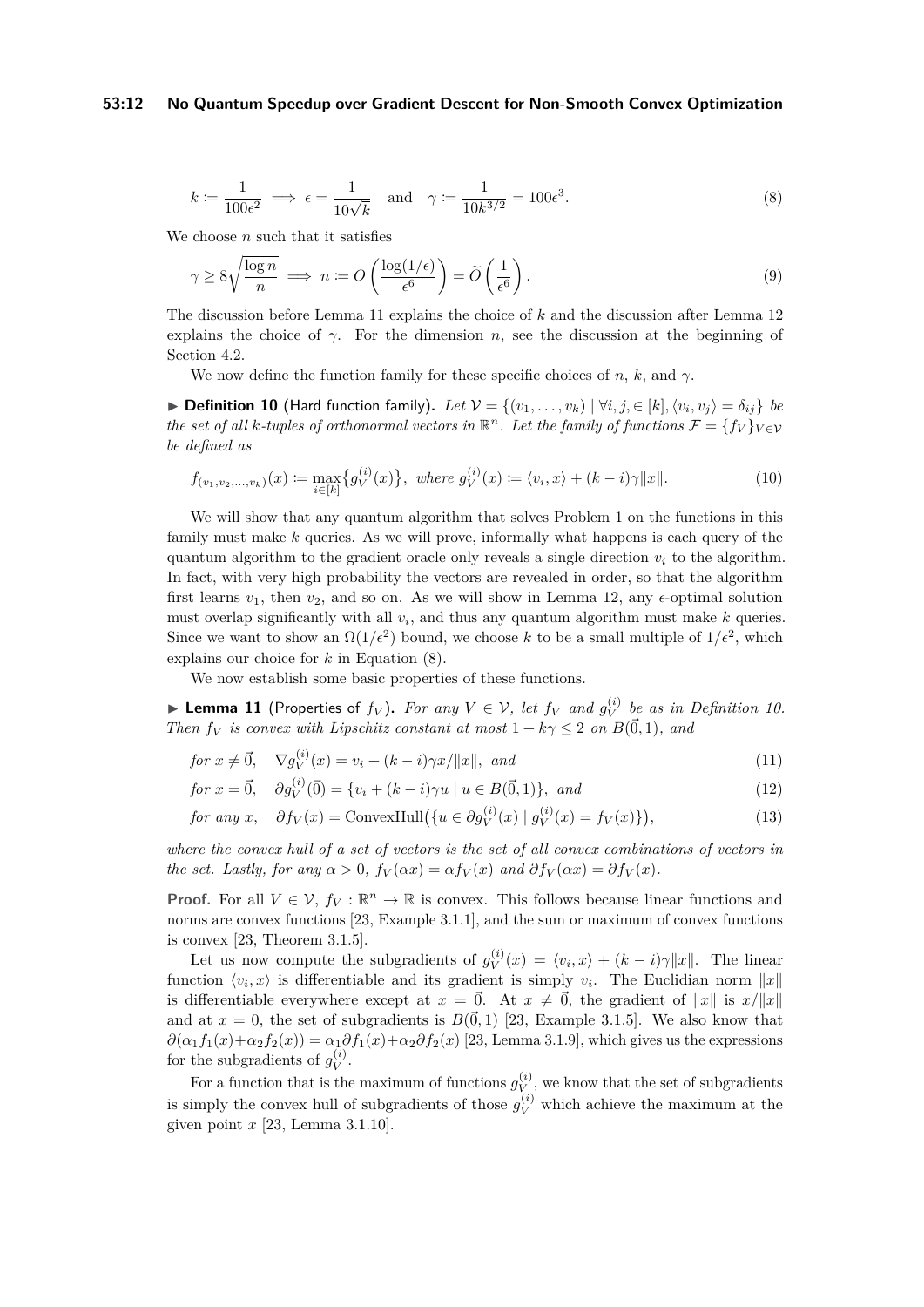The Lipschitz constant of a function is the maximum norm of any subgradient of the function. Since any vector in  $\partial g_V^{(i)}$  has norm  $1 + k\gamma$ , and any vector in  $\partial f_V$  is the convex combination of vectors with norm at most  $1 + k\gamma$ , the Lipschitz constant of  $f_V$  is at most  $1 + k\gamma \leq 2$ .

Finally, it is easy to see from the definition of  $f_V$  that for  $\alpha > 0$ ,  $f_V(\alpha x) = \alpha f(x)$ since each term in the max gets multiplied by  $\alpha$ . For  $\partial f_V(\alpha x)$ , note that this is a convex combination of  $\partial g_V^{(i)}(\alpha x)$ , and these do not depend on  $\alpha$ .

For convenience we work with this family of functions with Lipschitz constant at most 2 instead of 1, which doesn't change the asymptotic bounds since we could just divide every function  $f_V$  by 2.

The last property essentially says that querying the function or its subgradient on a scalar multiple of a vector  $x$  gives us only as much information as querying it on  $x$ . Thus we can assume that an algorithm only queries the oracles within the unit ball without loss of generality.

Now let us discuss the vector  $x^* \in B(\vec{0}, 1)$  that minimizes  $f_V(x)$  and vectors that  $\epsilon$ approximately solve the minimization problem. First note that if *γ* were equal to 0, then the function would simply be  $\max_{i\in[k]}\langle v_i, x\rangle$ , which requires us to minimize the component of  $x$  in  $k$  different directions subject to it being a unit vector. The solution to this is simply  $\frac{-1}{\sqrt{k}}\sum_{i} v_i$ . Now  $-1/\sqrt{k} = -10\epsilon$ , so the overlap of *x* with each direction  $v_i$  is a large multiple of  $\epsilon$ . So even an  $\epsilon$ -approximate solution must have reasonable overlap with each of the vectors *v*<sub>*i*</sub>. Specifically, each overlap must be at least  $-9\epsilon$ . Now in our function  $f_V$  the term  $\gamma$  is not 0, but that term at most perturbs the function by  $k\gamma = \epsilon$ , which again is much smaller than 10 $\epsilon$ , and thus even approximate solutions must have significant overlaps with all  $v_i$ . We formalize these properties below.

<span id="page-12-0"></span>**I Lemma 12** (Properties of the minimum). For any  $V \in V$ , let  $f_V : \mathbb{R}^n \to \mathbb{R}$  be the function *in Definition* [10](#page-11-2) and let  $x^* := \operatorname{argmin}_{x \in B(\vec{0},1)} f_V(x)$ . Then  $f_V(x^*) \leq -9\epsilon$ . Furthermore, any  $x \in \mathbb{R}^n$  *that satisfies*  $|f_V(x) - f_V(x^*)| \leq \epsilon$  *must satisfy for all*  $i \in [k]$ *,*  $\langle v_i, x \rangle \leq -8\epsilon$ *.* 

**Proof.** Consider the vector  $y = \frac{-1}{\sqrt{k}} \sum_{i \in [k]} v_i$ . This is a vector in  $B(\vec{0}, 1)$ , satisfying  $f_V(y) \le$  $\frac{-1}{\sqrt{k}} + (k-1)\gamma \leq \frac{-1}{\sqrt{k}} + k\gamma = -10\epsilon + \epsilon = -9\epsilon$ , because we have  $10\epsilon = \frac{1}{\sqrt{k}}$  $\frac{1}{\overline{k}}$  and  $k\gamma = \frac{1}{10\sqrt{k}} = \epsilon$ . Thus  $f_V(x^*) \leq f_V(y) \leq -9\epsilon$ .

Now consider any vector *x* with  $|f_V(x) - f_V(x^*)| \leq \epsilon$ , which implies  $f_V(x) \leq -8\epsilon$ . If  $\langle v_i, x \rangle > -8\epsilon$  for any  $i \in [k]$ , then  $f_V(x) \ge \langle v_i, x \rangle + (k-i)\gamma ||x|| > -8\epsilon$ , which is a contradiction.

This result crucially uses the relation between  $\gamma$  and *k* and because we want  $k\gamma$  to be a constant factor (say 10) smaller than  $\sqrt{1/k}$ , this informs our choice of  $\gamma$  in Equation [\(8\)](#page-11-1). Our choice of  $n$  in Equation  $(9)$  will be discussed in the next section.

#### <span id="page-12-1"></span>**4.2 Probabilistic facts about the function family**

So far all the properties we have discussed of our function family hold for any  $V \in \mathcal{V}$ , but now we want to talk about a hard distribution over such functions. Specifically we want to talk about choosing a uniformly random (according to the Haar measure) *V* from the infinite set  $\mathcal V$ . It is easy to see how to sample a random  $V$  once we can sample unit vectors from a subspace. We start by choosing  $v_1$  to be a Haar random unit vector from  $\mathbb{R}^n$ , let  $v_2$  be a Haar random unit vector from  $\text{span}(v_1)^\perp$ , and so on, until  $v_k$  is a Haar random unit vector  $\text{in span}(v_1, v_2, \ldots, v_{k-1})^{\perp}.$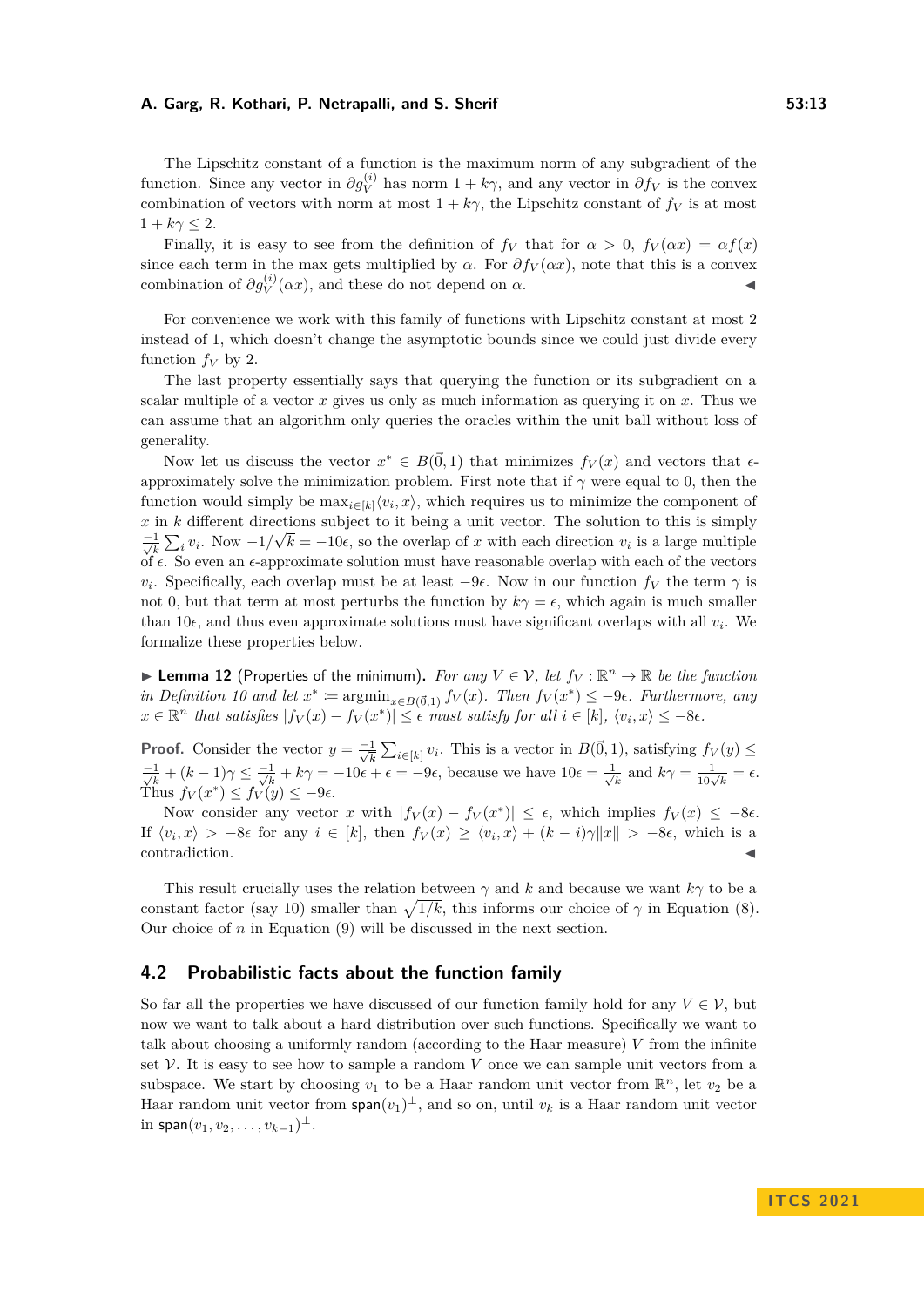#### **53:14 No Quantum Speedup over Gradient Descent for Non-Smooth Convex Optimization**

We can now discuss what determines our choice of *n*. By construction, the family of functions  $\mathcal F$  has the property that if the input vector  $x$  has equal inner product with all vectors  $v_i$ , then the maximum will be achieved uniquely on the first term  $i = 1$  because the additive term  $(k - i)\gamma ||x||$  is largest for  $i = 1$ . Now what we want to ensure is that this property holds even when  $x$  does not have equal inner product with all  $v_i$ , but  $x$  is chosen uniformly at random from  $B(\vec{0},1)$ . Or equivalently, we want this property to hold when x is fixed, but the set *V* is chosen uniformly at random.

In either case, the inner product of *x* with a random unit vector *v* will be a random variable with mean 0 due to symmetry. But the expected value of  $|\langle v, x \rangle|^2$  for a random unit vector  $v$  is  $1/n$ , and in fact it will be tightly concentrated around  $1/n$ . The following proposition follows from [\[5,](#page-18-8) Lemma 2.2].

<span id="page-13-0"></span>
$$
\blacktriangleright
$$
 Proposition 13. Let  $x \in B(\vec{0},1)$ . Then for a random unit vector  $v$ , and all  $c > 0$ ,

$$
\Pr_v(|\langle x, v \rangle| \ge c) \le 2e^{-nc^2/2}.\tag{14}
$$

We choose *γ* so that it is very unlikely (polynomially small in *n*) that the maximum is not achieved at  $i = 1$ . From Proposition [13,](#page-13-0) we see that the probability of any  $|\langle v_i, x \rangle|^2$  being larger than a constant multiple of  $\log n/n$  is inverse polynomially small. So it is sufficient to take  $\gamma^2$  to be a large constant multiple of  $\log n/n$  as in Equation [\(9\)](#page-11-3).

In our lower bound we will need a slightly stronger result. We can show that if the vectors  $v_1, \ldots, v_{t-1}$  are fixed (and hence known to the algorithm), and the remaining vectors  $v_t, \ldots, v_k$ are chosen uniformly at random such that the set of vectors  $\{v_1, \ldots, v_k\}$  is orthonormal, then the maximum will be achieved in the set [*t*] with high probability. This generalizes the previous claim, which is the case of  $t = 1$ , where none of the vectors were fixed.

<span id="page-13-2"></span>**► Lemma 14** (Most probable argmax). Let  $1 \le t \le k$  be integers and  $\{v_1, \ldots, v_{t-1}\}$  be a *set of orthonormal vectors. Let*  $\{v_t, \ldots, v_k\}$  *be chosen uniformly at random so that the set*  $\{v_1, \ldots, v_k\}$  *is orthonormal. Then* 

$$
\forall x \in B(\vec{0},1): \Pr_{v_t,\ldots,v_k} \left( \max_{i \in [k]} \langle v_i, x \rangle + (k-i)\gamma \|x\| \neq \max_{i \in [t]} \langle v_i, x \rangle + (k-i)\gamma \|x\| \right) \leq \frac{1}{n^7}.\tag{15}
$$

**Proof.** Let  $E_x$  denote the event whose probability we want to upper bound. Since  $E_x$  and  $E_{\alpha x}$ , for any  $\alpha \in [0,1]$ , are the same event, we can assume without loss of generality that  $||x|| = 1$ . If event  $E_x$  occurs, then it must hold that

<span id="page-13-1"></span>
$$
\max_{i \in \{t+1,\dots,k\}} \langle v_i, x \rangle + (k-i)\gamma > \max_{i \in [t]} \langle v_i, x \rangle + (k-i)\gamma \ge \langle v_t, x \rangle + (k-t)\gamma. \tag{16}
$$

We want to show that this event is very unlikely. To do so, let  $F_x$  be the event that for all  $i \in \{t, \ldots, k\}, \langle v_i, x \rangle \in [-\frac{\gamma}{2}, +\frac{\gamma}{2}]$ . Note that if  $F_x$  occurs, then the terms in the max are in decreasing order, and we have

$$
\langle v_t, x \rangle + (k - t)\gamma \ge \langle v_{t+1}, x \rangle + (k - t - 1)\gamma \ge \cdots \ge \langle v_{k-1}, x \rangle + \gamma \ge \langle v_k, x \rangle, \tag{17}
$$

which contradicts Equation [\(16\)](#page-13-1). Thus if  $E_x$  holds then the complement of  $F_x$ ,  $\bar{F_x}$  must hold, which means  $Pr(E_x) \leq Pr(F_x)$ . So let us show that  $F_x$  is very likely.

The event  $\overline{F}_x$  holds only if there exists an  $i \in \{t, ..., k\}$  such that  $\langle v_i, x \rangle \notin [-\frac{\gamma}{2}, +\frac{\gamma}{2}]$ . We can upper bound this probability for any particular  $i \in \{t, \ldots, k\}$  using Proposition [13](#page-13-0) and the fact that  $v_i$  is chosen uniformly at random from an  $n - t + 1$ -dimension ball. This probability is at most  $2e^{-(n-t+1)\gamma^2/8} = 2e^{-(n-t+1)\cdot 8\frac{\log n}{n}} \leq 2 \cdot 2^{-8\log n} = 2/n^8$ , with the inequality holding because  $n > 4t$ . The probability that this happens for any *i* is at most  $(k-t+1) \leq k$  times this probability, by the union bound. Using the fact that  $2k < n$ , we get that  $Pr(E_x) \le Pr(\bar{F}_x) < 1/n^7$ . J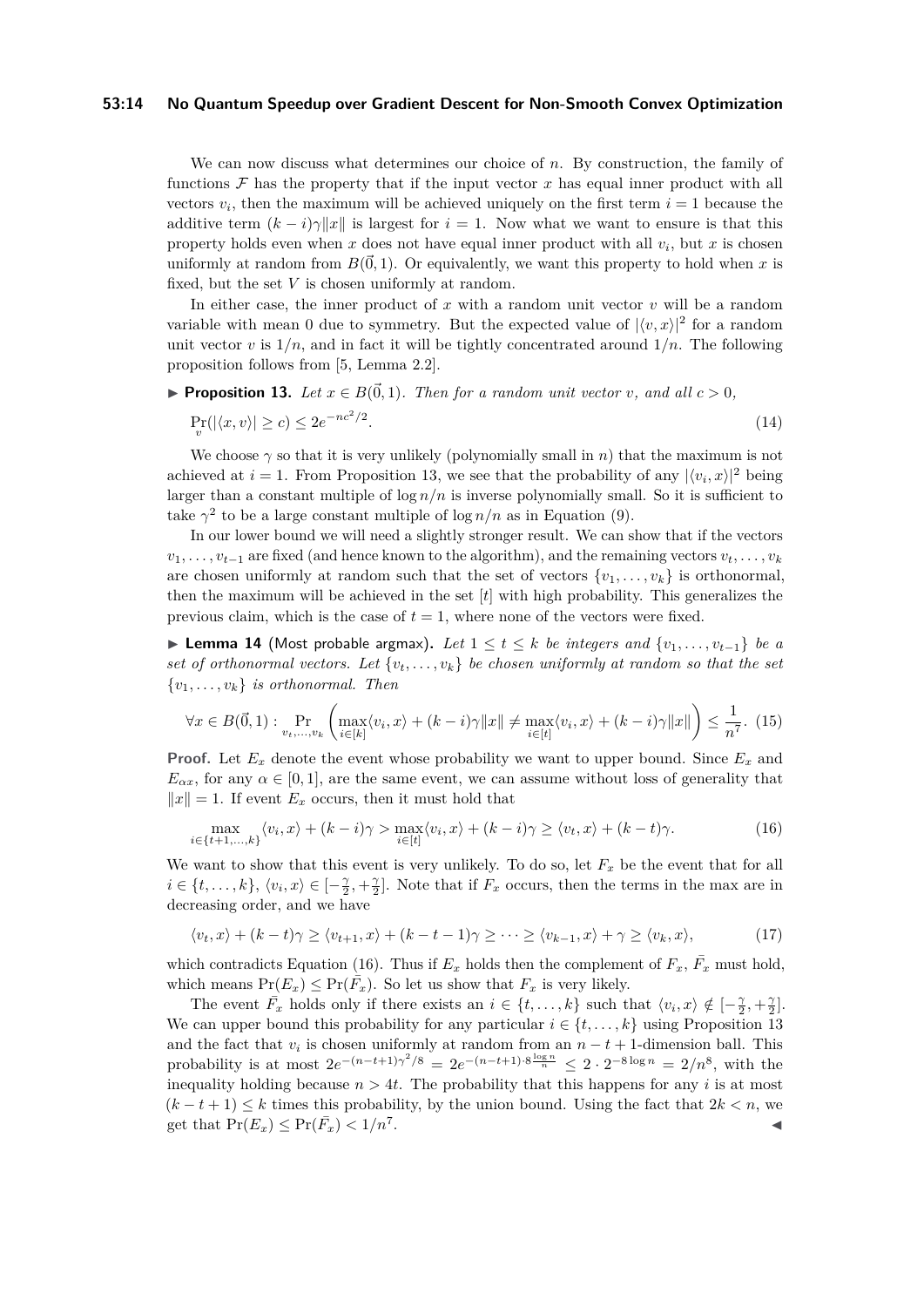Finally, we show that even if we knew the vectors  $v_1, \ldots, v_{k-1}$ , we cannot guess a vector *x* that is an  $\epsilon$ -approximate solution to our problem, because it won't have enough overlap with  $v_k$ , which is unknown. In other words, for an algorithm to output an  $\epsilon$ -optimal solution, it essentially must know the entire set *V* .

<span id="page-14-0"></span>▶ **Lemma 15** (Cannot guess  $x^*$ ). Let  $k > 0$  be an integer and  $\{v_1, \ldots, v_{k-1}\}$  be a set of *orthonormal vectors. Let*  $v_k$  *be chosen uniformly at random from*  $\text{span}(v_1, \ldots, v_{k-1})^{\perp}$  *and*  $let V = (v_1, \ldots, v_k)$ *. Then* 

$$
\forall x \in B(\vec{0},1) : \Pr_{v_k} \left( f_V(x) - f_V(x^*) \le \epsilon \right) \le 2e^{-\Omega(k^2)}.
$$
\n
$$
(18)
$$

**Proof.** From Lemma [12,](#page-12-0) we know that an  $\epsilon$ -optimal solution *x* must satisfy  $\langle v_k, x \rangle \leq -8\epsilon$ . But  $v_k$  is chosen uniformly at random from the space  $\text{span}(v_1, \ldots, v_{k-1})^{\perp}$  and any vector  $x \in B(\vec{0}, 1)$  projected to that space also has length at most 1. So from Proposition [13](#page-13-0) we know that for any  $x \in B(\vec{0}, 1)$ ,

$$
\Pr_{v_k}(\langle v_k, x \rangle \le -8\epsilon) \le \Pr_{v_k}(|\langle v_k, x \rangle| \ge 8\epsilon) \le 2e^{-32(n-k+1)\epsilon^2} \le 2e^{-\Omega(k^2)}.
$$
\n(19)

## **4.3 Quantum query model**

We now formally define the quantum query model in our setting. In the usual quantum query model the set of allowed queries is finite, whereas in our setting it is natural to allow the quantum algorithm to query the oracles at any point  $x \in \mathbb{R}^n$ . Due to Lemma [11,](#page-11-0) it is sufficient to allow the algorithm to query any  $x \in B(\vec{0}, 1)$ , but this is still a continuous space of queries, and hence a query vector could be a superposition over infinitely many states. Instead of formalizing this notion of quantum algorithms, we allow the algorithm to make discrete queries only, but to arbitrarily high precision. The reader is encouraged to not get bogged down by details and to think of the registers as storing the real values that they ideally should, but in the rest of this section we define these algorithms more carefully so that all the spaces involved are finite and well defined. This formalization is not specific to the quantum setting and is done classically as well if we do not want to manipulate real numbers as atomic objects.

All the real numbers that appear will be represented using some *b* bits of precision, where *b* can be chosen by the algorithm. The reader should imagine *b* being arbitrarily large, say exponentially larger than all the parameters involved in the problem, so that the inaccuracy involved by using this representation is negligible. Then the algorithm represents the input  $x \in B(\vec{0}, 1)$  using *b* bits of precision per coordinate. The oracle's response will also use *b* bits of precision per real number. For a given choice of *b*, the quantum algorithm will have some probability of success of solving the problem at hand. We then define the success probability of quantum algorithms that make *q* queries by taking a supremum over all *b* of *q*-query algorithms that solve the problem.

We can now define the oracles more precisely. Classically, the function oracle for a function  $f: \mathbb{R}^n \to \mathbb{R}$  would simply implement the map  $x \mapsto f(x)$ , where we represent each entry of *x* and the output  $f(x)$  using *b* bits, so  $x \in \{0,1\}^{bn}$  and  $f(x) \in \{0,1\}^b$ . Let's say we have a classical circuit that implements this map using *G* gates, say over the gate set of AND, OR, and NOT gates. Then it is easy to construct, in a completely black-box way, a quantum circuit using  $O(G)$  gates (say over the gate set of Hadamard, CNOT, and T) that performs the unitary  $U|x\rangle|y\rangle = |x\rangle|y \oplus f(x)\rangle$ , for every  $x \in \{0,1\}^{bn}$ , and  $y \in \{0,1\}^b$ . This is why it is standard to assume that the quantum oracle corresponding to the classical map  $x \mapsto f(x)$ is a unitary that performs  $U|x\rangle|y\rangle = |x\rangle|y \oplus f(x)\rangle$ . We apply the same construction for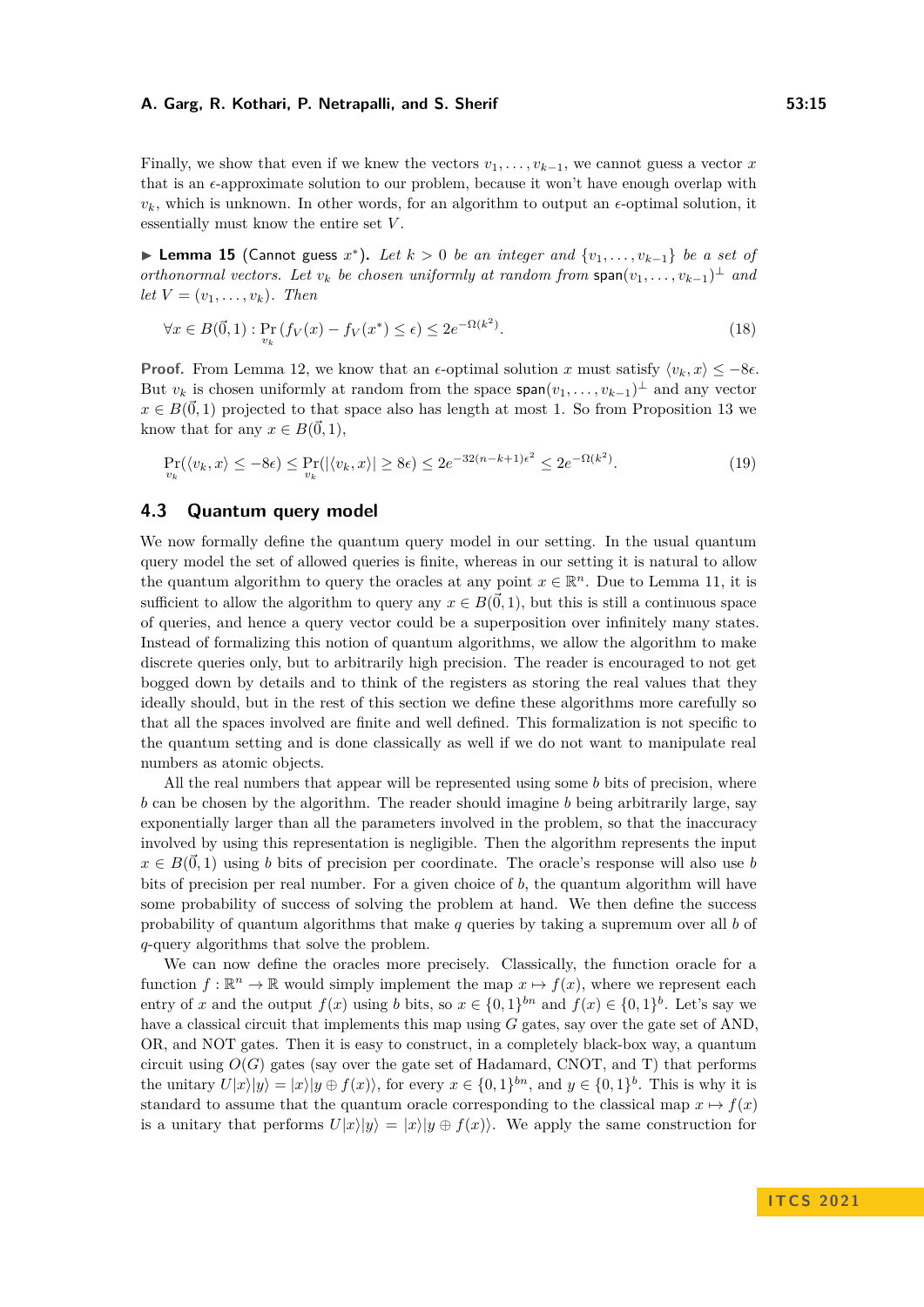#### **53:16 No Quantum Speedup over Gradient Descent for Non-Smooth Convex Optimization**

the  $\mathcal{FO}(f)$  oracle to get the quantum analogue of the classical map  $x \mapsto q_x$ , where  $q_x$  is some subgradient of *f* at *x*. Lastly, for convenience we will combine both the function and subgradient oracle into one oracle that when queried with x returns  $f(x)$  and a subgradient at *x*. Since our function family is parameterized by  $V \in \mathcal{V}$ , we call this oracle  $O_V$ .

Let  $A$  be a quantum query algorithm that makes  $q$  queries.  $A$  is described by a sequence of unitaries  $U_qO_VU_{q-1}O_VU_{q-2}O_V\cdots U_1O_VU_0$  applied to an initial state, say  $|0\rangle$ . We assume that the output of  $A$ , which is a vector  $x$ , is determined by measuring the first  $n$  registers storing real numbers using *b* bits.

#### <span id="page-15-0"></span>**4.4 Lower bound**

We can now prove the quantum lower bound. Let  $A$  be a  $k-1$  query quantum algorithm that solves Problem [1](#page-2-3) on all the functions  $f_V$  for  $V \in \mathcal{V}$ . Due to Lemma [11,](#page-11-0) we can assume that the algorithm only queries the oracles with vectors  $x \in B(\vec{0}, 1)$ . We also need to describe the behavior of the subgradient oracle on inputs where the subgradient is not unique. On such inputs *x*, the subgradient is not unique because several indices  $i \in [k]$  simultaneously achieve the maximum in  $f_V(x)$ . In this case, the subgradient will answer as if the smallest index  $i$  in this set achieved the maximum. Now let  $A$  be described by the sequence of unitaries  $U_{k-1}O_VU_{k-2}O_V \cdots O_VU_1O_VU_0$  acting on the starting state  $|0\rangle$ . Let this sequence of unitaries be called *A*. Then the final state of the algorithm is  $A|0\rangle$ .

Recall that we defined  $f_V(x) = \max_{i \in [k]} \{g_V^{(i)}\}$  $V(V)(x)$ . Let us also define functions  $f_V^{(j)}$  where the maximization is only over the first  $j$  indices instead of all  $k$  indices. Specifically, let  $f_V^{(j)}$ *v*<sup>(*j*)</sup> := max<sub>*i*∈[*j*]</sub>{*g*<sup>(*i*)</sup>}  $V(V)(x)$ . We previously defined the oracle  $O_V$  as corresponding to the function  $f_V$ . Let  $O_V^{(j)}$  $V$  be the oracle corresponding to the functions  $f_V^{(j)}$  $V^{(J)}$ .

Now we define a sequence of unitaries starting with  $A_0 = A$  as follows:

<span id="page-15-1"></span>
$$
A_0 := U_{k-1}O_VU_{k-2}O_V \cdots O_VU_1O_VU_0
$$
  
\n
$$
A_1 := U_{k-1}O_VU_{k-2}O_V \cdots O_VU_1O_V^{(1)}U_0
$$
  
\n
$$
A_2 := U_{k-1}O_VU_{k-2}O_V \cdots O_V^{(2)}U_1O_V^{(1)}U_0
$$
  
\n
$$
\vdots
$$
  
\n
$$
A_{k-1} := U_{k-1}O_V^{(k-1)}U_{k-2}O_V^{(k-2)} \cdots O_V^{(2)}U_1O_V^{(1)}U_0
$$
  
\n(20)

We want to show that the algorithm  $A_0$  does not solve our problem. To do so, we will employ the hybrid argument, in which we show that the output of the algorithm  $A_i$  and  $A_{i+1}$ is close, and thus the output of  $A_0$  and  $A_{k-1}$  is close. Finally, we argue that the algorithm  $A_{k-1}$  does not solve our problem because the oracles in the algorithm do not know  $v_k$ . Let us first establish these two claims.

<span id="page-15-2"></span>**► Lemma 16** ( $A_{k-1}$  does not solve the problem). Let A be a  $k-1$  query algorithm and let *A*<sub>*k*−1</sub> *be defined as above. Let*  $p_V$  *be the probability distribution over*  $x \in B(\vec{0}, 1)$  *obtained by measuring the output state*  $A_{k-1}|0\rangle$ *. Then*  $Pr_{V,x \sim p_V}(f_V(x) - f_V(x^*) \leq \epsilon) \leq 2e^{-\Omega(k^2)}$ *.* 

**Proof.** We want to show that the probability (over the random choice of V and the internal randomness of the algorithm) that  $A_{k-1}$  outputs an *x* that satisfies  $f(x) - f(x^*) \leq \epsilon$  is very small.

Let us establish the claim for any fixed choice of  $v_1, \ldots, v_{k-1}$ , since if the claim holds for any fixed choice of these vectors, then it also holds for any probability distribution over them. For a fixed choice of vectors, this claim is just  $Pr_{v_k,x \sim p_V}(f_V(x) - f_V(x^*) \le \epsilon) \le 2e^{-\Omega(k^2)}$ .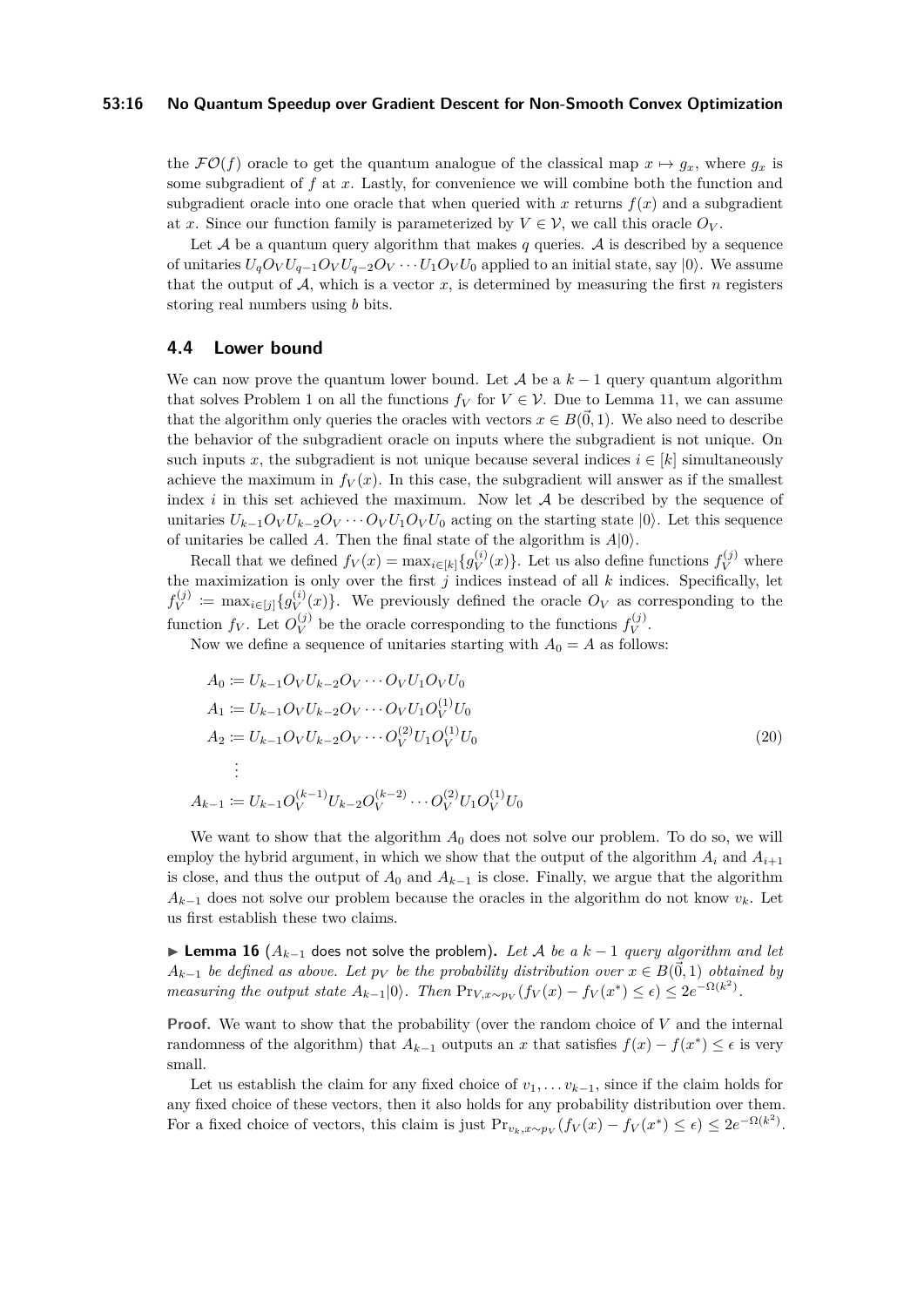Now since the algorithm  $A_{k-1}$  only has oracles  $O_V^{(i)}$  $V$ <sup>(*i*</sup>) for  $i < k$ , the probability distribution  $p_V$  only depends on  $v_1, \ldots, v_{k-1}$ . Since these are fixed, this is just a fixed distribution *p*. So we can instead establish our claim for all  $x \in B(\vec{0}, 1)$ , which will also establish it for any distribution.

So what we need to establish is that for any  $x \in B(\vec{0}, 1)$ ,  $Pr_{v_k}(f_V(x) - f_V(x^*) \leq \epsilon)$  $2e^{-\Omega(k^2)}$ , which is exactly what we showed in Lemma [15.](#page-14-0)

<span id="page-16-0"></span>**► Lemma 17** ( $A_t$  and  $A_{t-1}$  have similar outputs). Let A be a  $k-1$  query algorithm and let  $A_t$  *for*  $t \in [k-1]$  *be the unitaries defined in Equation* [\(20\)](#page-15-1)*. Then* 

$$
\mathbb{E}\left(\|A_t|0\rangle - A_{t-1}|0\rangle\|^2\right) \le \frac{4}{n^7}.\tag{21}
$$

**Proof.** From the definition of the unitaries in Equation [\(20\)](#page-15-1) and the unitary invariance of the spectral norm, we see that  $||A_t|0\rangle - A_{t-1}|0\rangle|| = ||(O_V^{(t)} - O_V)U_{t-1}O_V^{(t-1)}$  $V_V^{(t-1)} \cdots O_V^{(1)} U_0 |0\rangle$ ||. Let us again prove the claim for any fixed choice of vectors  $v_1, \ldots, v_{t-1}$ , which will imply the claim for any distribution over those vectors. Once we have fixed these vectors, the state  $U_{t-1}O_V^{(t-1)}$  $V_V^{(t-1)} \cdots O_V^{(1)} U_0 |0\rangle$  is a fixed state, which we can call  $|\psi\rangle$ . Thus our problem reduces to showing for all quantum states  $|\psi\rangle$ ,

<span id="page-16-1"></span>
$$
\mathop{\mathbb{E}}_{v_t, \dots, v_k} \left( \| (O_V^{(t)} - O_V) |\psi \rangle \|^2 \right) \le \frac{4}{n^7}.
$$
\n(22)

Now we can write an arbitrary quantum state as  $|\psi\rangle = \sum_{x} \alpha_x |x\rangle |\phi_x\rangle$ , where *x* is the query made to the oracle, and  $\sum_{x} |\alpha_x|^2 = 1$ . Thus the LHS of Equation [\(22\)](#page-16-1) is equal to

$$
\mathop{\mathbb{E}}_{v_t,\ldots,v_k} \left( \left\| \sum_x \alpha_x (O_V^{(t)} - O_V) |x\rangle |\phi_x\rangle \right\|^2 \right) \le \sum_x |\alpha_x|^2 \mathop{\mathbb{E}}_{v_t,\ldots,v_k} \left( \| (O_V^{(t)} - O_V) |x\rangle |\phi_x\rangle \|^2 \right). \tag{23}
$$

Since  $|\alpha_x|^2$  defines a probability distribution over *x*, we can again upper bound the right hand side for any *x* instead. Since  $O_V^{(t)}$  $V$ <sup>(t)</sup> and  $O_V$  behave identically for some inputs *x*, the only nonzero terms are those where the oracles respond differently, which can only happen if  $f_V^{(t)}$  $V_V^{(t)}(x) \neq f_V(x)$ . When the response is different, we can upper bound  $||(O_V^{(t)} - O_V)|x\rangle|\phi_x\rangle||^2$ by 4 using the triangle inequality. Thus for any  $x \in B(\vec{0}, 1)$ , we have

$$
\mathbb{E}_{v_t,\dots,v_k} \left( \| (O_V^{(t)} - O_V) |x\rangle |\phi_x\rangle \|^2 \right) \le 4 \Pr_{v_t,\dots,v_k} (f_V^{(t)}(x) \ne f_V(x)) \le 4/n^7,
$$
\n(24)

where the second inequality follows from Lemma [14.](#page-13-2) The first inequality requires more explanation. It is based on the claim that if  $f_V^{(t)}$  $V(V^{(t)}(x)) = f_V(x)$  then on such inputs *x*, the oracles  $O_V^{(t)}$  $V_V^{(t)}$  and  $O_V$  must behave identically. In other words, for such an input *x*, for any  $|\phi_x\rangle$ , we have  $O_V^{(t)}$  $\langle V \rangle \langle \psi_x | x \rangle \langle \phi_x | x \rangle \langle \phi_x | x \rangle$ . The oracle responds with the function value and the subgradient, and we have already assumed that the function values are equal, so we only need to show that if  $f_V^{(t)}$  $V(V)(x) = f_V(x)$ , then the subgradient oracle's response is also identical for both functions. Since  $f_V^{(t)}$  $V(V)(x) = f_V(x)$ , the maximum in the definition of  $f_V$  was achieved by some index in the first *t* indices (and possibly other indices as well). But our definition of the subgradient oracle says that if multiple indices achieve the maximum, the subgradient oracle will respond as if the smallest index achieved the maximum. Hence the response of the subgradient oracle for the two functions will also be identical.

Finally we can put these two lemmas together to prove our lower bound.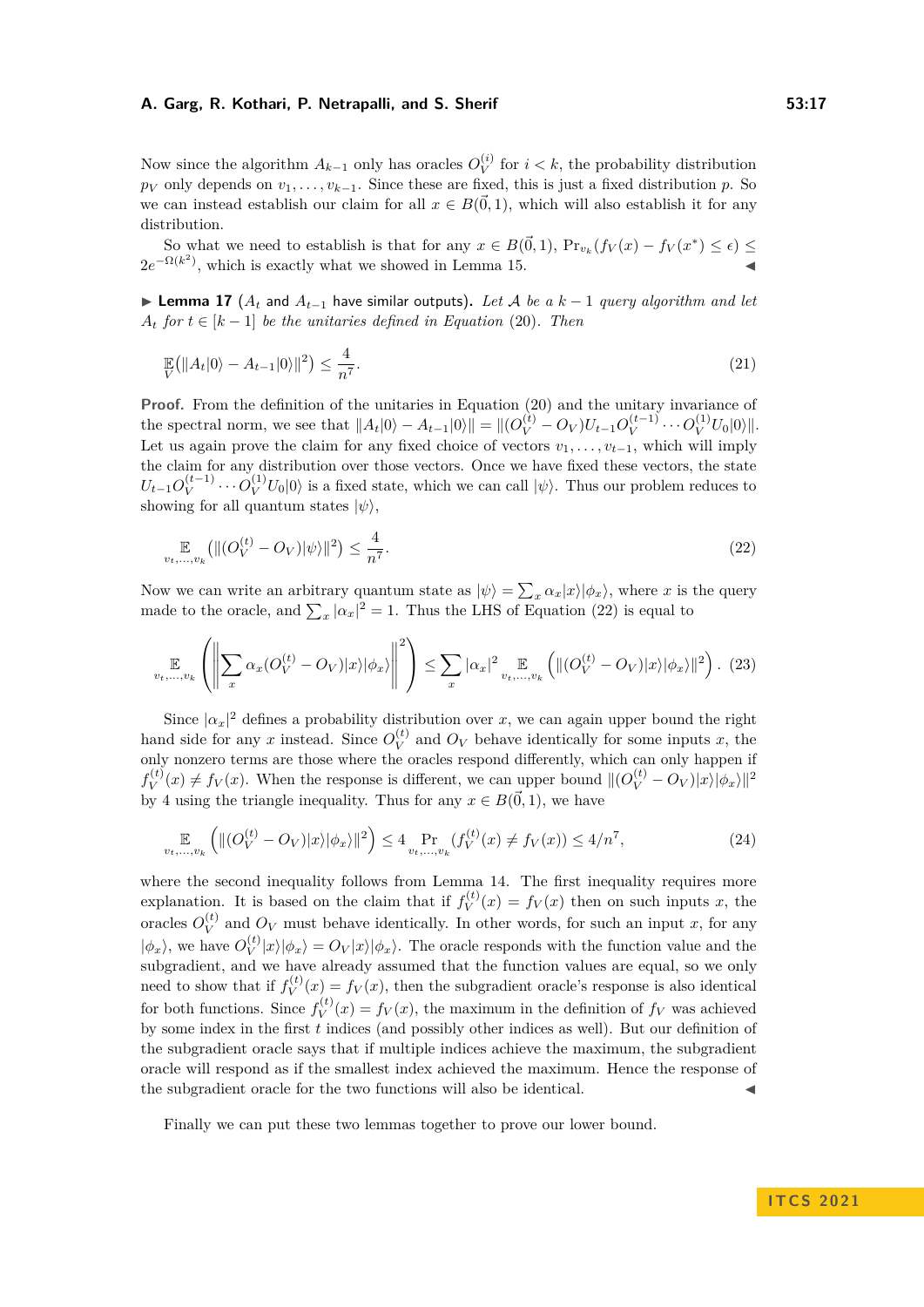#### **53:18 No Quantum Speedup over Gradient Descent for Non-Smooth Convex Optimization**

**► Lemma 18** (A does not solve the problem). Let A be a  $k-1$  query algorithm. Let  $p_V$ *be the probability distribution over*  $x \in B(\vec{0}, 1)$  *obtained by measuring the output state*  $A|0\rangle$ *. Then*  $\Pr_{V,x \sim p_V}(f_V(x) - f_V(x^*) \leq \epsilon) \leq \frac{1}{\text{poly}(n)}$ .

**Proof.** Let  $P_V$  be the projection operator that projects a quantum state  $|\psi\rangle$  onto the space spanned by vectors  $|x\rangle$  for *x* such that  $f_V(x) - f_V(x^*) \leq \epsilon$ . Then  $||P_V A|0\rangle||^2 =$  $Pr_{x \sim p_V}(f_V(x) - f_V(x^*) \le \epsilon)$ . We know from Lemma [16](#page-15-2) that  $\mathbb{E}_V(|P_V A_{k-1}|0\rangle||^2) \le 2e^{-\Omega(k^2)}$ . We prove our upper bound on the probability by showing that it is approximately the same as  $\mathbb{E}_V(\|P_V A_{k-1} |0\rangle\|^2)$ .

Lemma [17](#page-16-0) states that for all  $1 \le t < k$ ,  $\mathbb{E}_V(\|A_t|0\rangle - A_{t-1}|0\rangle\|^2) \le \frac{4}{n^7}$ . Using telescoping sums and the Cauchy-Schwarz inequality, we see that

$$
\mathbb{E}\left(\|A_{k-1}|0\rangle - A|0\rangle\|^2\right) \le \mathbb{E}\left(\left(\sum_{t \in [k-1]} \|A_t|0\rangle - A_{t-1}|0\rangle\|\right)^2\right) \tag{25}
$$

$$
\leq \mathbb{E}\left(\sum_{t\in[k-1]} \|A_t(0) - A_{t-1}(0)\|^2\right)\left(\sum_{t\in[k-1]} 1^2\right) \leq \frac{4k}{n^7} \cdot k. \tag{26}
$$

For all *V* ,

<span id="page-17-1"></span>
$$
|\|P_V A_{k-1} |0\rangle\| - \|P_V A |0\rangle\|| \le \|P_V A_{k-1} |0\rangle - P_V A |0\rangle\| \le \|A_{k-1} |0\rangle - A |0\rangle\| \tag{27}
$$

and so

$$
\mathbb{E}_{V}((\|P_V A_{k-1} |0\rangle \| - \|P_V A |0\rangle \|)^2) \le \frac{4k^2}{n^7}.
$$
\n(28)

We want an upper bound on  $\mathbb{E}_V(||P_V A||0)||^2 - ||P_V A_{k-1} ||0\rangle||^2$ , which is no larger than  $2 \mathbb{E}_V (||P_V A|0|| - ||P_V A_{k-1} |0\rangle||)$  since  $||P_V A|0\rangle|| + ||P_V A_{k-1} |0\rangle|| \leq 2$ . We get such a bound  $\mathbb{E}_{V}(\|V_{A}|^{p})\| = \|V_{A}^{p} + \mathbb{E}_{k-1}^{p} \|V_{A}|^{p}$  since  $\|V_{A}^{p} + \mathbb{E}_{k-1}^{p} \|V_{A}^{p} + \mathbb{E}_{k-1}^{p} \|V_{A}|^{p} \leq 2$ . We get such a bound by applying Jensen's inequality to Equation [\(28\)](#page-17-1):  $\mathbb{E}_{V}(\|P_{V}A\|0)\| - \|P_{V}A_{k$  $\int_{0}^{\infty} \exp\left(\frac{||P_V A||^2 - ||P_V A_{k-1}||^2}{||P_V A_{k-1}||^2}\right) \leq 4k/\sqrt{n^7}.$ 

We can now use linearity of expectation and upper bound our required probability as

$$
\Pr_{V,x \sim p_V} (f_V(x) - f_V(x^*) \le \epsilon) = \mathbb{E} (||P_V A|0\rangle||^2) \le 2e^{-\Omega(k^2)} + 4k/\sqrt{n^7} \le \frac{1}{\text{poly}(n)}.\tag{29}
$$

Note that this establishes a statement similar to Theorem [5,](#page-4-1) except with a polynomially larger value of *n*. This result is sufficient to establish the optimality of gradient descent in the dimension-independent setting. To reduce the value of  $n$ , we modify the function above using a *wall function* introduced by [\[12\]](#page-19-11). The details of this modification and the resulting quantitatively better lower bound can be found in the full version of the paper.

## <span id="page-17-0"></span>**5 Open problems**

We showed that in the black-box setting, no quantum algorithm can beat gradient descent in general, in the dimension-independent regime. Here are some interesting questions left open by our work:

**1.** We showed in Theorem [4](#page-4-0) that the class of functions used in the randomized lower bound can be solved faster with quantum queries. Is there a more interesting class of functions on which we can achieve a quantum speedup?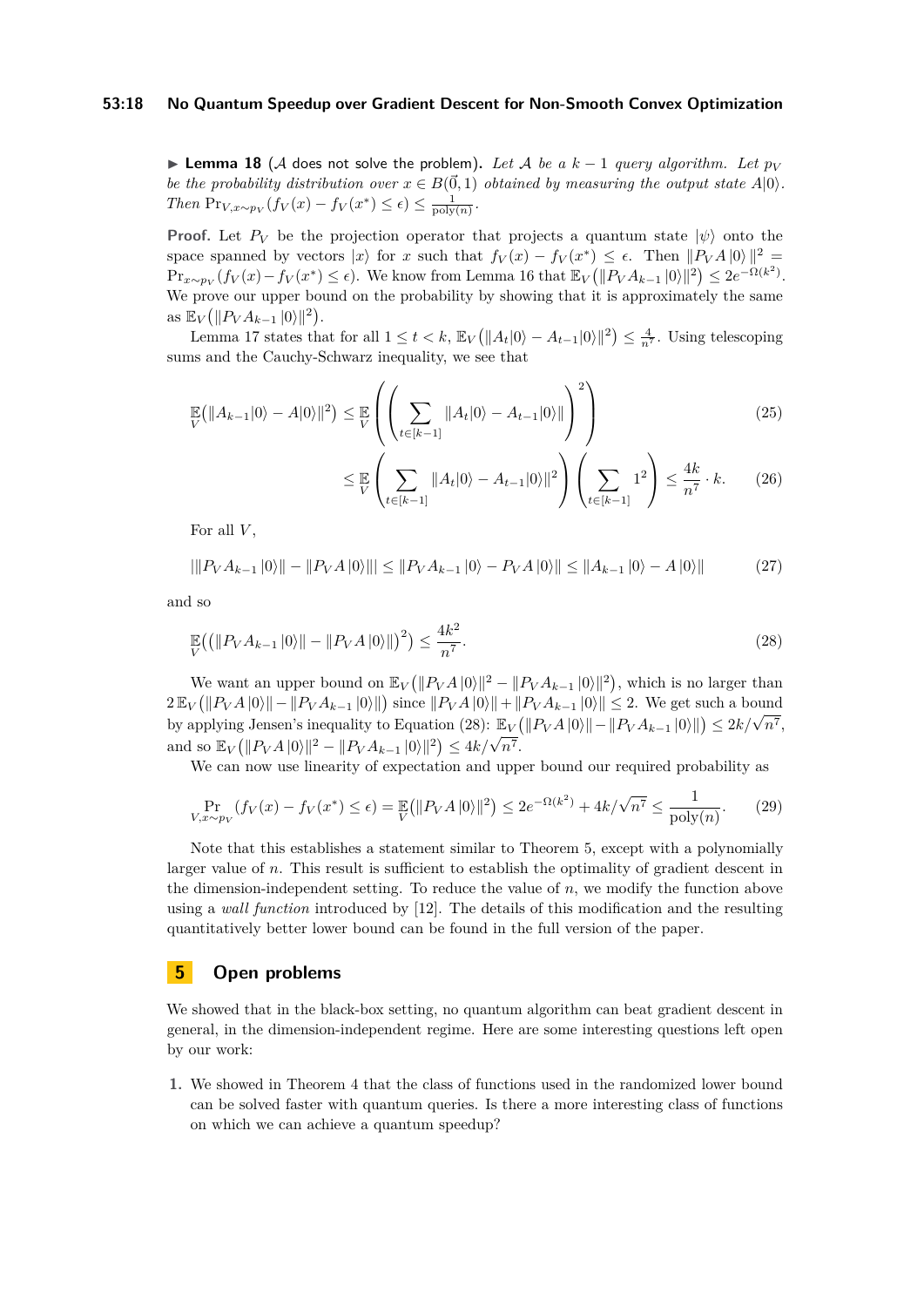- **2.** Can the quantum lower bound in Section [4](#page-10-1) be made to work using the simpler class of functions  $f_V(x) = \max_i \langle v_i, x \rangle$ , which is our function with  $\gamma = 0$ ? If so, this might also decrease the dimension *n* required.
- **3.** Can we establish tight quantum lower bounds in the parameter regime where dimensiondependent algorithms outperform gradient descent? When  $1/\epsilon$  is a large polynomial in *n*, the complexity of gradient descent is also a large polynomial in *n*, but a dimension-dependent algorithm such as the center of gravity method [\[11\]](#page-19-4) yields an  $O(n \log n)$  upper bound. Can we establish an  $\Omega(n)$  lower bound in this regime? The function used in the randomized lower bound in Section [3](#page-7-0) yields an  $\Omega(\sqrt{n})$  lower bound and this is the best bound we are aware of. This is essentially the same as the problem left open by [\[13,](#page-19-9) [3\]](#page-18-1), but phrased in the language of membership and separation oracles.
- **4.** What can we say about other standard settings in convex optimization beyond first-order non-smooth convex optimization? Other natural settings include assuming the function is smooth, having the ability to query a prox oracle instead of a subgradient oracle, etc. Can quantum algorithms provide a speedup in the black-box model in these settings over the respective best classical algorithms in that setting?

#### **References**

- <span id="page-18-7"></span>**1** Joran van Apeldoorn and András Gilyén. Improvements in Quantum SDP-Solving with Applications. In *46th International Colloquium on Automata, Languages, and Programming (ICALP 2019)*, volume 132 of *Leibniz International Proceedings in Informatics (LIPIcs)*, pages 99:1–99:15. Schloss Dagstuhl–Leibniz-Zentrum fuer Informatik, 2019. [doi:10.4230/LIPIcs.](https://doi.org/10.4230/LIPIcs.ICALP.2019.99) [ICALP.2019.99](https://doi.org/10.4230/LIPIcs.ICALP.2019.99).
- <span id="page-18-5"></span>**2** Joran van Apeldoorn, András Gilyén, Sander Gribling, and Ronald de Wolf. Quantum SDP-solvers: Better upper and lower bounds. In *58th Annual Symposium on Foundations of Computer Science (FOCS 2017)*, October 2017. [doi:10.1109/focs.2017.44](https://doi.org/10.1109/focs.2017.44).
- <span id="page-18-1"></span>**3** Joran van Apeldoorn, András Gilyén, Sander Gribling, and Ronald de Wolf. Convex optimization using quantum oracles. *Quantum*, 4:220, January 2020. [doi:10.22331/](https://doi.org/10.22331/q-2020-01-13-220) [q-2020-01-13-220](https://doi.org/10.22331/q-2020-01-13-220).
- <span id="page-18-4"></span>**4** Eric Balkanski and Yaron Singer. Parallelization does not accelerate convex optimization: Adaptivity lower bounds for non-smooth convex minimization. *arXiv preprint*, 2018. [arXiv:](http://arxiv.org/abs/1808.03880) [1808.03880](http://arxiv.org/abs/1808.03880).
- <span id="page-18-8"></span>**5** Keith Ball. An elementary introduction to modern convex geometry. In Silvio Levy, editor, *Flavors of geometry*, volume 31, pages 1–58. Cambridge University Press, 1997. URL: [http:](http://library.msri.org/books/Book31/files/ball.pdf) [//library.msri.org/books/Book31/files/ball.pdf](http://library.msri.org/books/Book31/files/ball.pdf).
- <span id="page-18-0"></span>**6** Walter Baur and Volker Strassen. The complexity of partial derivatives. *Theoretical Computer Science*, 22(3):317–330, 1983. [doi:10.1016/0304-3975\(83\)90110-X](https://doi.org/10.1016/0304-3975(83)90110-X).
- <span id="page-18-2"></span>**7** Aleksandrs Belovs. Quantum algorithms for learning symmetric juntas via adversary bound. In *Proceedings of the 2014 IEEE 29th Conference on Computational Complexity (CCC 2014)*, CCC '14, page 22–31, 2014. [doi:10.1109/CCC.2014.11](https://doi.org/10.1109/CCC.2014.11).
- <span id="page-18-3"></span>**8** Charles H. Bennett, Ethan Bernstein, Gilles Brassard, and Umesh Vazirani. Strengths and weaknesses of quantum computing. *SIAM Journal on Computing*, 26(5):1510–1523, 1997. [doi:10.1137/S0097539796300933](https://doi.org/10.1137/S0097539796300933).
- <span id="page-18-6"></span>**9** Fernando G. S. L. Brandão, Amir Kalev, Tongyang Li, Cedric Yen-Yu Lin, Krysta M. Svore, and Xiaodi Wu. Quantum SDP Solvers: Large Speed-Ups, Optimality, and Applications to Quantum Learning. In *46th International Colloquium on Automata, Languages, and Programming (ICALP 2019)*, volume 132 of *Leibniz International Proceedings in Informatics (LIPIcs)*, pages 27:1–27:14. Schloss Dagstuhl–Leibniz-Zentrum fuer Informatik, 2019. [doi:](https://doi.org/10.4230/LIPIcs.ICALP.2019.27) [10.4230/LIPIcs.ICALP.2019.27](https://doi.org/10.4230/LIPIcs.ICALP.2019.27).